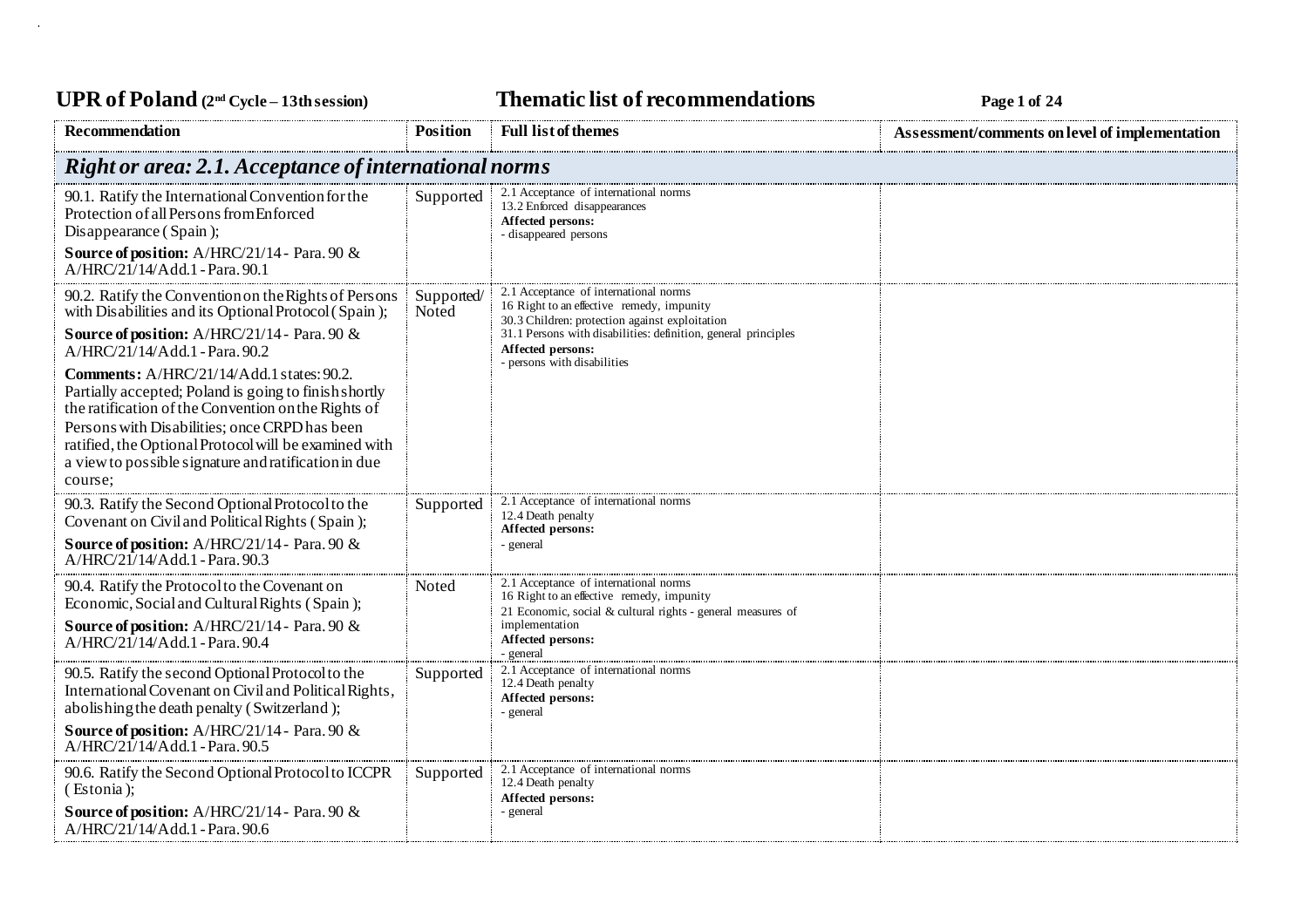### UPR of Poland  $(2^{nd}$  Cycle – 13th session) **Thematic list of recommendations Page 2** of 24

| <b>Recommendation</b>                                                                                                                                                                                                                                               | <b>Position</b>     | <b>Full list of themes</b>                                                                                                                                                           | Assessment/comments on level of implementation |
|---------------------------------------------------------------------------------------------------------------------------------------------------------------------------------------------------------------------------------------------------------------------|---------------------|--------------------------------------------------------------------------------------------------------------------------------------------------------------------------------------|------------------------------------------------|
| 90.7. Swiftly finalize the ratification of CRPD and its<br>Optional Protocol (Estonia);<br>Source of position: A/HRC/21/14 - Para. 90 &<br>A/HRC/21/14/Add.1 - Para. 90.7                                                                                           | Supported/<br>Noted | 2.1 Acceptance of international norms<br>16 Right to an effective remedy, impunity<br>31.1 Persons with disabilities: definition, general principles<br>Affected persons:<br>general |                                                |
| Comments: A/HRC/21/14/Add.1 states: 90.7.<br>Partially accepted (see recommendation 2)  90.2<br>Poland is going to finish shortly the ratification of the<br>Convention on the Rights of Persons with<br>Disabilities; once CRPD has been ratified, the<br>Optional |                     | persons with disabilities                                                                                                                                                            |                                                |
| 90.8. Ratify the second Optional Protocol to the<br>Covenant on Civil and Political Rights, abolishing<br>the death penalty, signed in 2000 (France);                                                                                                               | Supported           | 2.1 Acceptance of international norms<br>12.4 Death penalty<br>Affected persons:<br>general                                                                                          |                                                |
| Source of position: A/HRC/21/14 - Para. 90 &<br>A/HRC/21/14/Add.1 - Para. 90.8                                                                                                                                                                                      |                     |                                                                                                                                                                                      |                                                |
| 90.9. Ratify the second Optional Protocol to ICCPR (<br>Uzbekistan);<br><b>Source of position:</b> A/HRC/21/14 - Para. 90 $\&$<br>A/HRC/21/14/Add.1 - Para. 90.9                                                                                                    | Supported           | 2.1 Acceptance of international norms<br>12.4 Death penalty<br>Affected persons:<br>- general                                                                                        |                                                |
| 90.10. Reconsider ratifying the International<br>Convention on the Protection of the Rights of all the<br>Migrant Workers and Members of their Families (<br>Mexico);                                                                                               | Noted               | 2.1 Acceptance of international norms<br>34 Migrants<br>Affected persons:<br>- migrant workers                                                                                       |                                                |
| Source of position: A/HRC/21/14 - Para. 90 &<br>A/HRC/21/14/Add.1 - Para. 90.10                                                                                                                                                                                     |                     |                                                                                                                                                                                      |                                                |
| 90.11. Consider ratifying the International<br>Convention on the Protection of the Rights of all<br>Migrant Workers and Members of their Families (<br>Morocco);                                                                                                    | Noted               | 2.1 Acceptance of international norms<br>34 Migrants<br>Affected persons:<br>- migrant workers                                                                                       |                                                |
| Source of position: A/HRC/21/14 - Para. 90 &<br>A/HRC/21/14/Add.1 - Para. 90.11                                                                                                                                                                                     |                     |                                                                                                                                                                                      |                                                |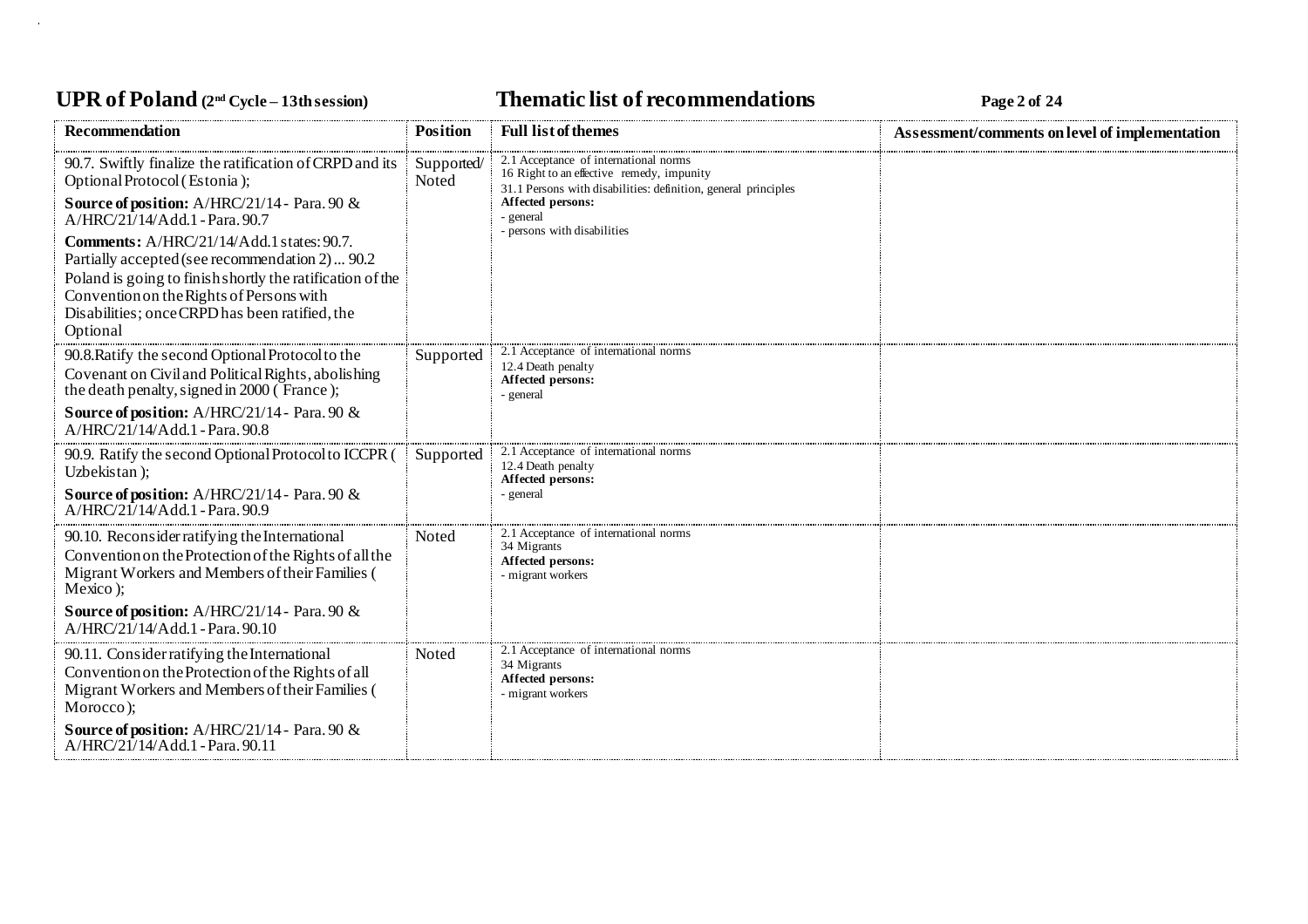# UPR of Poland  $(2^{nd}$  Cycle – 13th session) **Thematic list of recommendations Page 3** of 24

| <b>Recommendation</b>                                                                                                                                                                                                                                           | <b>Position</b> | <b>Full list of themes</b>                                                                                                                                | Assessment/comments on level of implementation |
|-----------------------------------------------------------------------------------------------------------------------------------------------------------------------------------------------------------------------------------------------------------------|-----------------|-----------------------------------------------------------------------------------------------------------------------------------------------------------|------------------------------------------------|
| 90.12. Consider ratifying the International<br>Convention on the Protection of the Rights of all<br>Migrant Workers and Members of their Families (<br>Peru);<br>Source of position: A/HRC/21/14 - Para. 90 &<br>A/HRC/21/14/Add.1 - Para. 90.12                | Noted           | 2.1 Acceptance of international norms<br>34 Migrants<br>Affected persons:<br>- migrant workers                                                            |                                                |
| 90.13. Reiterates the recommendation for Poland to<br>consider ratifying the International Convention on<br>the Protection of the Rights of all Migrant Workers<br>and Members of their Families (Philippines);<br>Source of position: A/HRC/21/14 - Para. 90 & | Noted           | 2.1 Acceptance of international norms<br>34 Migrants<br>Affected persons:<br>- migrant workers                                                            |                                                |
| A/HRC/21/14/Add.1 - Para. 90.13                                                                                                                                                                                                                                 |                 |                                                                                                                                                           |                                                |
| 90.14. Reiterates the recommendation for Poland to<br>consider ratifying ILO Convention 189 on decent<br>work for domestic workers (Philippines);                                                                                                               | Supported       | 2.1 Acceptance of international norms<br>23.2 Right to just and favourable conditions of work<br>Affected persons:<br>- general                           |                                                |
| Source of position: A/HRC/21/14 - Para. 90 &<br>A/HRC/21/14/Add.1 - Para. 90.14                                                                                                                                                                                 |                 |                                                                                                                                                           |                                                |
| 90.15. Ratify the International Convention on the<br>Protection of the Rights of All Migrant Workers and<br>Members of their Families (Egypt);                                                                                                                  | Noted           | 2.1 Acceptance of international norms<br>34 Migrants<br>Affected persons:<br>- migrant workers                                                            |                                                |
| <b>Source of position:</b> $A/HRC/21/14$ - Para. 90 $\&$<br>A/HRC/21/14/Add.1 - Para. 90.15                                                                                                                                                                     |                 |                                                                                                                                                           |                                                |
| 90.16. Make efforts for early ratification of the<br>Convention on the Rights of Persons with<br>Disabilities (The Republic of Korea);                                                                                                                          | Supported       | 2.1 Acceptance of international norms<br>31.1 Persons with disabilities: definition, general principles<br>Affected persons:<br>persons with disabilities |                                                |
| <b>Source of position:</b> A/HRC/21/14 - Para. 90 $\&$<br>A/HRC/21/14/Add.1 - Para. 90.16                                                                                                                                                                       |                 |                                                                                                                                                           |                                                |
| 90.17. Ratify the Convention on the Rights of<br>Persons with Disabilities (Slovakia);                                                                                                                                                                          | Supported       | 2.1 Acceptance of international norms<br>31.1 Persons with disabilities: definition, general principles<br>Affected persons:                              |                                                |
| Source of position: A/HRC/21/14 - Para. 90 &<br>A/HRC/21/14/Add.1 - Para, 90.17                                                                                                                                                                                 |                 | persons with disabilities                                                                                                                                 |                                                |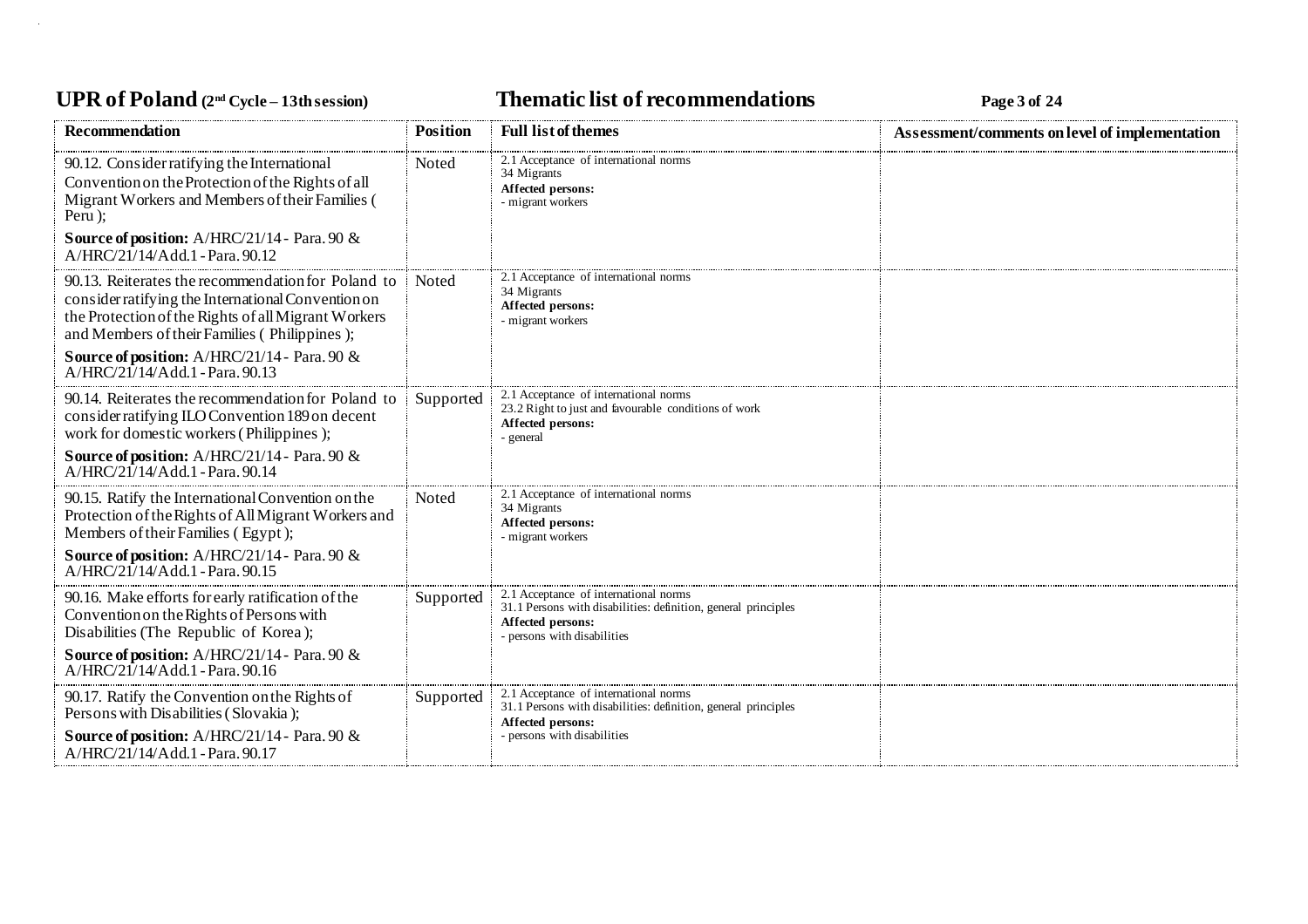# UPR of Poland  $(2^{nd}$  Cycle – 13th session) **Thematic list of recommendations Page 4** of 24

| <b>Recommendation</b>                                                                                                                                                                                                                                                                                 | <b>Position</b> | <b>Full list of themes</b>                                                                                                                                                | Assessment/comments on level of implementation |
|-------------------------------------------------------------------------------------------------------------------------------------------------------------------------------------------------------------------------------------------------------------------------------------------------------|-----------------|---------------------------------------------------------------------------------------------------------------------------------------------------------------------------|------------------------------------------------|
| 90.18. Consider new measures to increase respect for<br>the rights of persons with disabilities and continue to<br>strengthen its efforts to ratify the Convention on the<br>Rights of Persons with Disabilities (Argentina);                                                                         | Supported       | 2.1 Acceptance of international norms<br>31.1 Persons with disabilities: definition, general principles<br>Affected persons:<br>- persons with disabilities               |                                                |
| Source of position: A/HRC/21/14 - Para. 90 &<br>A/HRC/21/14/Add.1 - Para. 90.18                                                                                                                                                                                                                       |                 |                                                                                                                                                                           |                                                |
| 90.19. Sign and ratify the Optional Protocol to the<br>Convention on the Rights of Persons with<br>Disabilities (Austria);                                                                                                                                                                            | <b>Noted</b>    | 2.1 Acceptance of international norms<br>16 Right to an effective remedy, impunity<br>31.1 Persons with disabilities: definition, general principles<br>Affected persons: |                                                |
| Source of position: A/HRC/21/14 - Para. 90 &<br>A/HRC/21/14/Add.1 - Para. 90.19                                                                                                                                                                                                                       |                 | - persons with disabilities                                                                                                                                               |                                                |
| 90.20. Accede to the Convention against Enforced<br>Disappearance (Uruguay);                                                                                                                                                                                                                          | Supported       | 2.1 Acceptance of international norms<br>13.2 Enforced disappearances<br>Affected persons:                                                                                |                                                |
| <b>Source of position:</b> A/HRC/21/14 - Para. 90 $\&$<br>A/HRC/21/14/Add.1 - Para. 90.20                                                                                                                                                                                                             |                 | - disappeared persons                                                                                                                                                     |                                                |
| 90.21. Recognize the competence of the Convention<br>against Enforced Disappearance's monitoring body<br>to receive and consider communications submitted<br>by individuals claiming to be victims of violations of<br>the provisions of this Convention, in compliance with<br>Article 31 (Uruguay); | Supported       | 2.1 Acceptance of international norms<br>13.2 Enforced disappearances<br>16 Right to an effective remedy, impunity<br>Affected persons:<br>- disappeared persons          |                                                |
| Source of position: A/HRC/21/14 - Para. 90 &<br>$A/HRC/21/14/Add.1$ - Para, 90.21                                                                                                                                                                                                                     |                 |                                                                                                                                                                           |                                                |
| 90.22. Intensify its efforts to ratify the International<br>Convention for the Protection of All Persons from<br>Enforced Disappearances (Argentina);                                                                                                                                                 | Supported       | 2.1 Acceptance of international norms<br>31.1 Persons with disabilities: definition, general principles<br><b>Affected persons:</b><br>- disappeared persons              |                                                |
| Source of position: A/HRC/21/14 - Para. 90 &<br>$A/HRC/21/14/Add.1$ - Para, 90.22                                                                                                                                                                                                                     |                 |                                                                                                                                                                           |                                                |
| 90.23. Re-evaluate the ratification of the Convention<br>for the Protection of All Persons from Enforced<br>Disappearance (Chile);                                                                                                                                                                    | Supported       | 2.1 Acceptance of international norms<br>13.2 Enforced disappearances<br>Affected persons:<br>- disappeared persons                                                       |                                                |
| Source of position: A/HRC/21/14 - Para. 90 &<br>A/HRC/21/14/Add.1 - Para. 90.23                                                                                                                                                                                                                       |                 |                                                                                                                                                                           |                                                |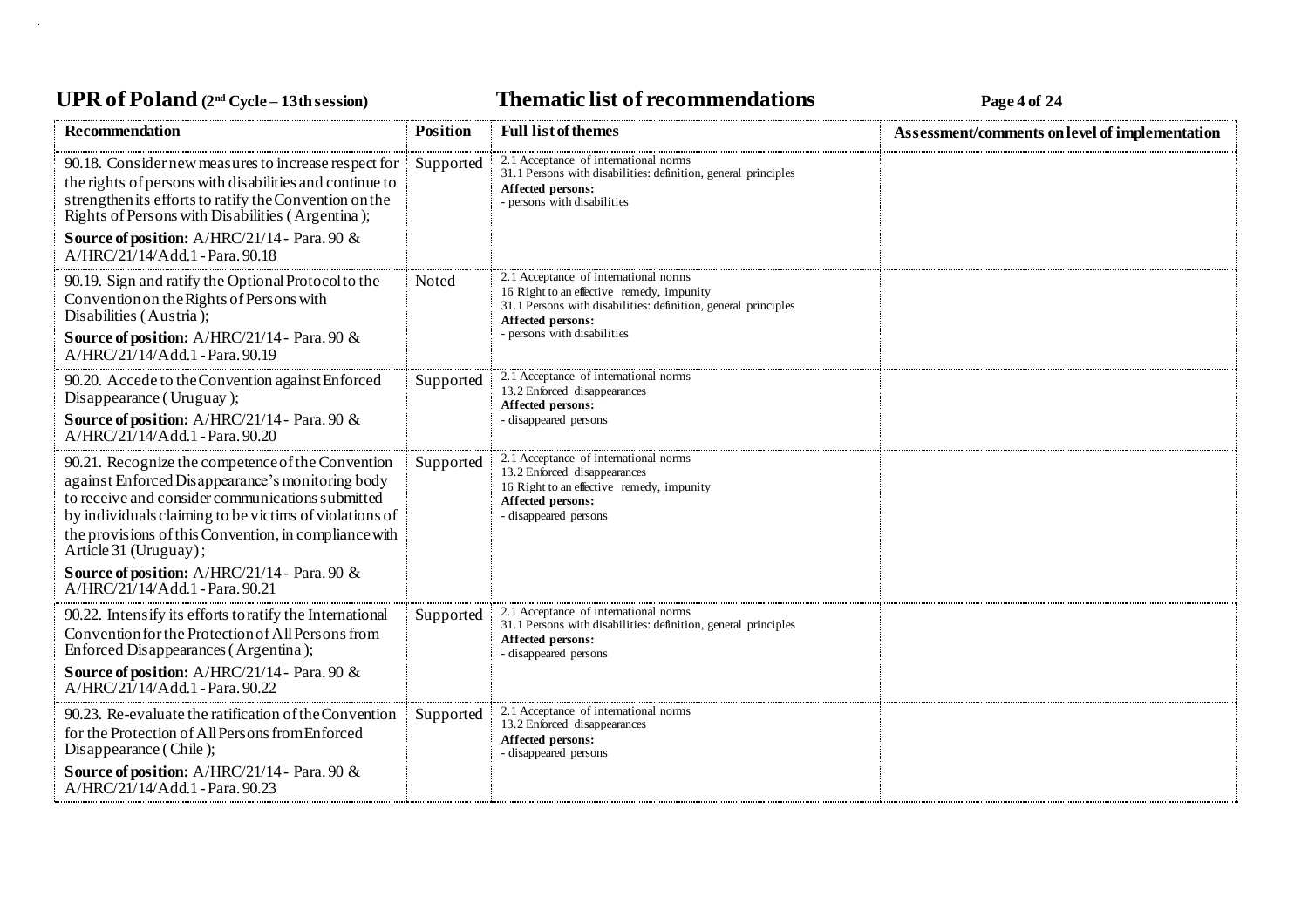### UPR of Poland  $(2^{nd}$  Cycle – 13th session) **Thematic list of recommendations Page 5** of 24

| <b>Recommendation</b>                                                                                                                                                                                                                                                                                                                                   | <b>Position</b> | <b>Full list of themes</b>                                                                                                                                                              | Assessment/comments on level of implementation |
|---------------------------------------------------------------------------------------------------------------------------------------------------------------------------------------------------------------------------------------------------------------------------------------------------------------------------------------------------------|-----------------|-----------------------------------------------------------------------------------------------------------------------------------------------------------------------------------------|------------------------------------------------|
| 90.24. Sign and ratify the Convention for the<br>Protection of All Persons from Enforced<br>Disappearance (France);<br><b>Source of position:</b> A/HRC/21/14 - Para. 90 &<br>$A/HRC/21/14/Add.1$ - Para, 90.24                                                                                                                                         | Supported       | 2.1 Acceptance of international norms<br>13.2 Enforced disappearances<br>Affected persons:<br>- disappeared persons                                                                     |                                                |
| 90.25. Consider an early ratification of the newest<br>international human rights instrument – the third<br>Optional Protocol to the Convention on the Rights of<br>the Child on communication procedure (Slovakia);<br><b>Source of position:</b> A/HRC/21/14 - Para. 90 &<br>A/HRC/21/14/Add.1 - Para, 90.25                                          | Supported       | 2.1 Acceptance of international norms<br>16 Right to an effective remedy, impunity<br>30.1 Children: definition; general principles; protection<br>Affected persons:<br>children        |                                                |
| 90.26. Ratify the Kampala amendment to the Rome<br>Statute, if possible with a view to contributing to the<br>activation of the jurisdiction of the International<br>Criminal Court over the crime of aggression at the<br>beginning of 2017 (Liechtenstein);<br><b>Source of position:</b> A/HRC/21/14 - Para. 90 &<br>A/HRC/21/14/Add.1 - Para. 90.26 | Noted           | 2.1 Acceptance of international norms<br>16 Right to an effective remedy, impunity<br>Affected persons:<br>general<br>persons affected by armed conflict                                |                                                |
| 90.27. Consider signing and ratifying the Council of<br>Europe Convention on preventing and combating<br>violence against women and domestic violence (<br>Norway);<br><b>Source of position:</b> A/HRC/21/14 - Para. 90 $\&$<br>A/HRC/21/14/Add.1 - Para. 90.27                                                                                        | Supported       | 2.1 Acceptance of international norms<br>29.1 Discrimination against women<br>29.2 Violence against women, trafficking and exploitation of prostitution<br>Affected persons:<br>- women |                                                |
| 90.28. Sign the Council of Europe Convention on<br>preventing and combating violence against women<br>and domestic violence (Austria);<br><b>Source of position:</b> A/HRC/21/14 - Para. 90 &<br>A/HRC/21/14/Add.1 - Para. 90.28                                                                                                                        | Supported       | 2.1 Acceptance of international norms<br>29.1 Discrimination against women<br>29.2 Violence against women, trafficking and exploitation of prostitution<br>Affected persons:<br>women   |                                                |
| <b>Right or area: 3.2. Cooperation with special procedures</b>                                                                                                                                                                                                                                                                                          |                 |                                                                                                                                                                                         |                                                |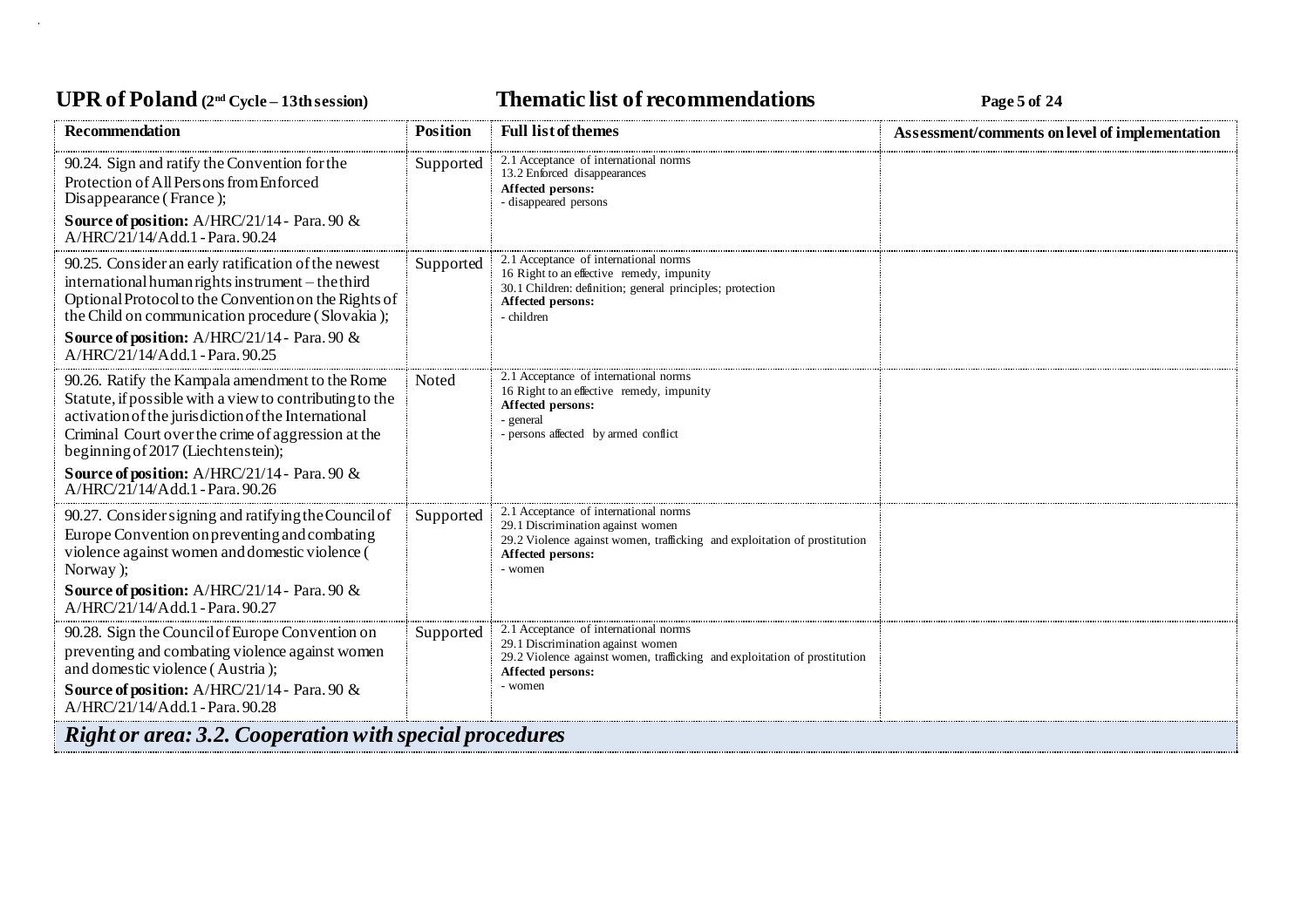# UPR of Poland  $(2^{nd}$  Cycle – 13th session) **Thematic list of recommendations Page 6** of 24

| <b>Recommendation</b>                                                                                                                                                                                                                                                                                                                                                                    | <b>Position</b> | <b>Full list of themes</b>                                                                                                                                                                                                                                                                | Assessment/comments on level of implementation |  |
|------------------------------------------------------------------------------------------------------------------------------------------------------------------------------------------------------------------------------------------------------------------------------------------------------------------------------------------------------------------------------------------|-----------------|-------------------------------------------------------------------------------------------------------------------------------------------------------------------------------------------------------------------------------------------------------------------------------------------|------------------------------------------------|--|
| 90.42. Confirm in deed the status of a standing<br>invitation to the special procedures, in particular,<br>is sue an invitation for the matic visits of the special<br>rapporteur on torture, working group on arbitrary<br>detention and the working group on disappearances<br>(Belarus);<br><b>Source of position:</b> A/HRC/21/14 - Para. 90 $\&$<br>A/HRC/21/14/Add.1 - Para. 90.42 | Supported       | 3.2 Cooperation with special procedures<br>12.5 Prohibition of torture and cruel, inhuman or degrading treatment<br>13.2 Enforced disappearances<br>13.3 Arbitrary arrest and detention<br>Affected persons:<br>- disappeared persons<br>- general<br>- persons deprived of their liberty |                                                |  |
| Right or area: 5.1. Constitutional & legislative framework                                                                                                                                                                                                                                                                                                                               |                 |                                                                                                                                                                                                                                                                                           |                                                |  |
| 90.29. Take the necessary measures to give full<br>effectiveness to the ICESCR in Poland's domestic<br>legal system (Uruguay);<br>Source of position: A/HRC/21/14 - Para. 90 &<br>A/HRC/21/14/Add.1 - Para. 90.29                                                                                                                                                                        | Supported       | 5.1 Constitutional and legislative framework<br>21 Economic, social & cultural rights - general measures of<br>implementation<br>Affected persons:<br>- general                                                                                                                           |                                                |  |
| 90.86. Adopt immediate measures, including<br>legislative to eradicate sexual exploitation of children<br>and recruitment of adolescents into prostitution.<br>Provide for the relevant legal protection for child<br>victims of human trafficking in the framework of<br>judicial process (Belarus);<br>Source of position: A/HRC/21/14 - Para. 90 &<br>A/HRC/21/14/Add.1 - Para. 90.86 | Supported       | 5.1 Constitutional and legislative framework<br>30.3 Children: protection against exploitation<br>30.4 Juvenile justice<br>Affected persons:<br>- children                                                                                                                                |                                                |  |
| <b>Right or area: 5.2. Institutions &amp; policies</b>                                                                                                                                                                                                                                                                                                                                   |                 |                                                                                                                                                                                                                                                                                           |                                                |  |
| 90.32. Continue to allocate sufficient financial and<br>human resources to the human rights institutions in<br>order for them to be able to fulfil their mandate (<br>Morocco);                                                                                                                                                                                                          | Supported       | 5.2 Institutions & policies - General<br>Affected persons:<br>- general                                                                                                                                                                                                                   |                                                |  |
| <b>Source of position:</b> A/HRC/21/14 - Para. 90 $\&$<br>A/HRC/21/14/Add.1 - Para. 90.32                                                                                                                                                                                                                                                                                                |                 |                                                                                                                                                                                                                                                                                           |                                                |  |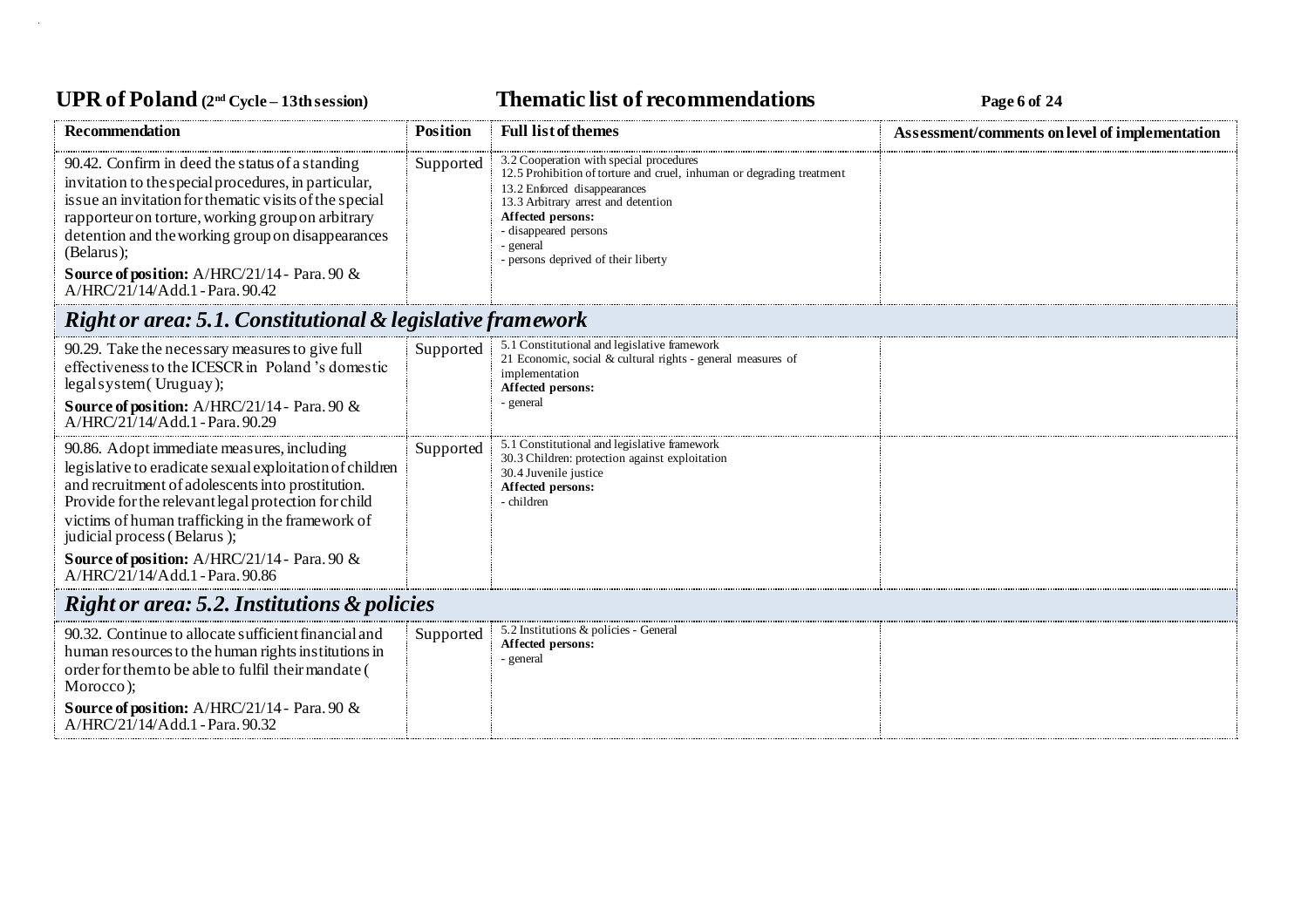### UPR of Poland  $(2^{nd}$  Cycle – 13th session) **Thematic list of recommendations Page 7** of 24

| <b>Recommendation</b>                                                                                                                                                                                                                                                                                                                                                                                                            | <b>Position</b> | <b>Full list of themes</b>                                                                                                                                                                                         | Assessment/comments on level of implementation |
|----------------------------------------------------------------------------------------------------------------------------------------------------------------------------------------------------------------------------------------------------------------------------------------------------------------------------------------------------------------------------------------------------------------------------------|-----------------|--------------------------------------------------------------------------------------------------------------------------------------------------------------------------------------------------------------------|------------------------------------------------|
| 90.33. Provide the Ombudsperson's office, which is<br>responsible under the legislation for assisting alleged<br>victims of discrimination and conducting<br>independent research and is suing recommendations<br>to achieve equal treatment, with the additional<br>financial resources necessary to fulfil its new<br>obligations (Norway);<br>Source of position: A/HRC/21/14 - Para. 90 &<br>A/HRC/21/14/Add.1 - Para. 90.33 | Supported       | 5.2 Institutions & policies - General<br>8 Equality & non-discrimination<br>Affected persons:<br>- general                                                                                                         |                                                |
| 90.34. Provide the Ombudsman with the necessary<br>material resources in compliance with the Paris<br>Principles (Spain);<br>Source of position: A/HRC/21/14 - Para. 90 &<br>A/HRC/21/14/Add.1 - Para. 90.34                                                                                                                                                                                                                     | Supported       | 5.2 Institutions & policies - General<br>Affected persons:<br>- general                                                                                                                                            |                                                |
| 90.35. Ensure the Office of the Ombuds person is<br>sufficiently resourced to carry out anti-discrimination<br>functions (Australia);<br>Source of position: A/HRC/21/14 - Para. 90 &<br>A/HRC/21/14/Add.1 - Para. 90.35                                                                                                                                                                                                         | Supported       | 5.2 Institutions & policies - General<br>8 Equality & non-discrimination<br>Affected persons:<br>- general                                                                                                         |                                                |
| 90.37. Establish a national plan or programme that<br>favour the full enjoyment of all the human rights by<br>the women (Mexico);<br>Source of position: A/HRC/21/14 - Para. 90 &<br>A/HRC/21/14/Add.1 - Para. 90.37                                                                                                                                                                                                             | Supported       | 5.2 Institutions & policies - General<br>29.1 Discrimination against women<br>Affected persons:<br>- women                                                                                                         |                                                |
| <b>Right or area: 8. Non-discrimination</b>                                                                                                                                                                                                                                                                                                                                                                                      |                 |                                                                                                                                                                                                                    |                                                |
| 90.30. Persist with the actions undertaken by the<br>Government Plenipotentiary for Equal Treatment (<br>Republic of Moldova);<br>Source of position: A/HRC/21/14 - Para. 90 &<br>A/HRC/21/14/Add.1 - Para. 90.30                                                                                                                                                                                                                | Supported       | 8 Equality & non-discrimination<br>Affected persons:<br>- general                                                                                                                                                  |                                                |
| 90.46. Adopt additional measures in order to avoid<br>the crime of incitement to hate and to promote the<br>fight against discrimination and racism (Peru);<br>Source of position: A/HRC/21/14 - Para. 90 &<br>A/HRC/21/14/Add.1 - Para. 90.46                                                                                                                                                                                   | Supported       | 8 Equality & non-discrimination<br>9 Racial discrimination<br>14.3 Freedom of opinion and expression<br>Affected persons:<br>general<br>- minorities/racial, ethnic, linguistic, religious or descent-based groups |                                                |
|                                                                                                                                                                                                                                                                                                                                                                                                                                  |                 |                                                                                                                                                                                                                    |                                                |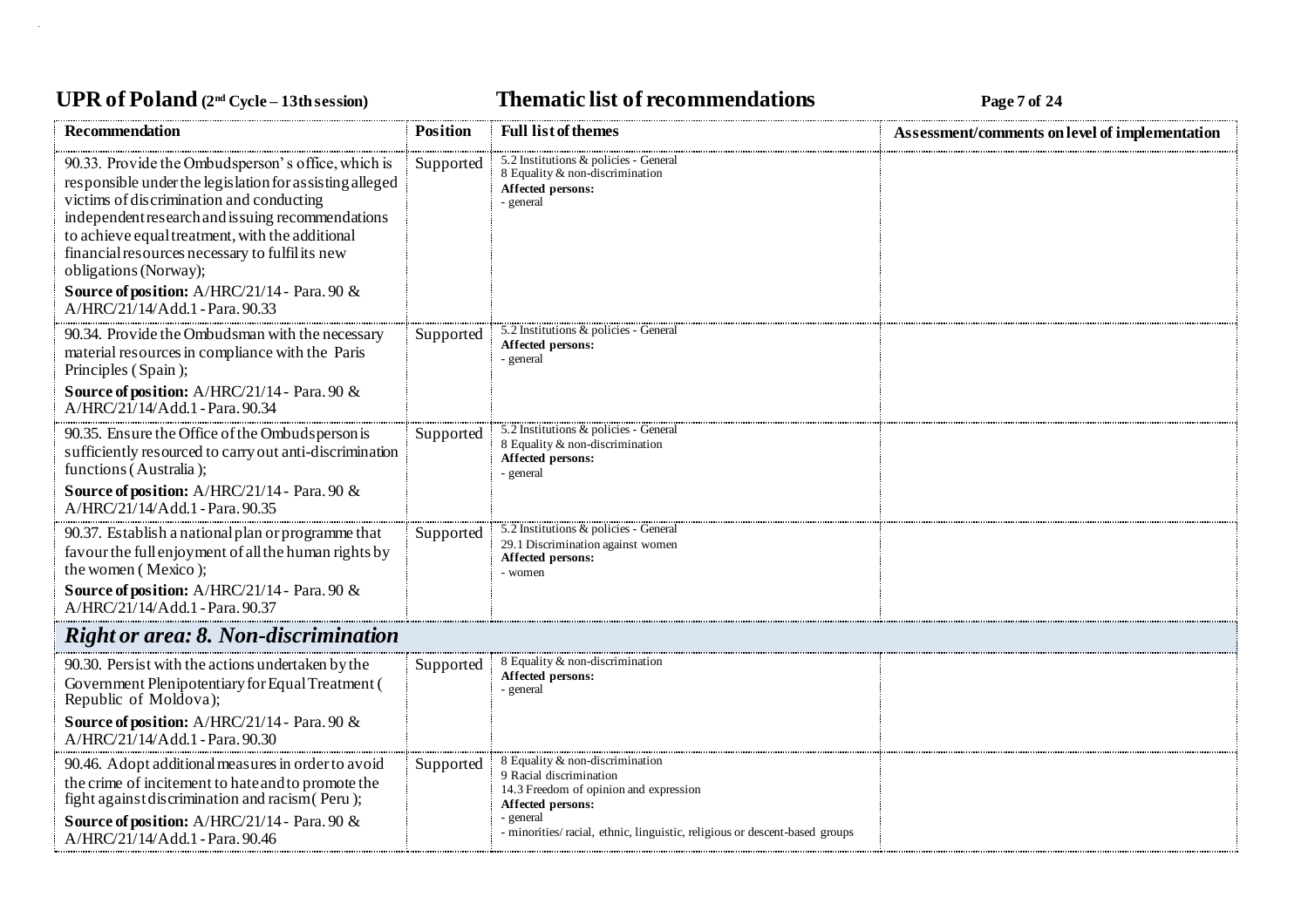# UPR of Poland  $(2^{nd}$  Cycle – 13th session) **Thematic list of recommendations Page 8** of 24

| Recommendation                                                                                                                                                                                                                                                                                                                                                                     | <b>Position</b> | <b>Full list of themes</b>                                                                                                                                                                                                                                                | Assessment/comments on level of implementation |
|------------------------------------------------------------------------------------------------------------------------------------------------------------------------------------------------------------------------------------------------------------------------------------------------------------------------------------------------------------------------------------|-----------------|---------------------------------------------------------------------------------------------------------------------------------------------------------------------------------------------------------------------------------------------------------------------------|------------------------------------------------|
| 90.47. Strengthen measures to prevent racist<br>violence, hate crimes and discrimination against<br>foreigners, especially Muslims, Roma and the people<br>of African origin (Republic of Korea);<br><b>Source of position:</b> A/HRC/21/14 - Para. 90 &<br>A/HRC/21/14/Add.1 - Para. 90.47                                                                                        | Supported       | 8 Equality & non-discrimination<br>9 Racial discrimination<br>13.1 Liberty and security - general<br>Affected persons:<br>- minorities/racial, ethnic, linguistic, religious or descent-based groups<br>- non-citizens                                                    |                                                |
| 90.50. Enact public awareness campaigns and<br>government training, as well as increased<br>enforcement of anti-discrimination and hate crime<br>laws, in order to decrease anti-Semitism and<br>discrimination against members of ethnic minority<br>groups (United States of America);<br><b>Source of position:</b> A/HRC/21/14 - Para. 90 &<br>A/HRC/21/14/Add.1 - Para. 90.50 | Supported       | 8 Equality & non-discrimination<br>6 Human rights education, trainings<br>7.1 Context, statistics, budget, dissemination, civil society<br>9 Racial discrimination<br>Affected persons:<br>- minorities/ racial, ethnic, linguistic, religious or descent-based groups    |                                                |
| 90.52. Consider establishing in its domestic legal<br>system norms that strengthen the fight against<br>discrimination (Argentina);<br><b>Source of position:</b> A/HRC/21/14 - Para. 90 &<br>A/HRC/21/14/Add.1 - Para. 90.52                                                                                                                                                      | Supported       | 8 Equality & non-discrimination<br>5.1 Constitutional and legislative framework<br>9 Racial discrimination<br>Affected persons:<br>- general                                                                                                                              |                                                |
| 90.53. Further strengthen its policies and<br>programmes aimed at combating discrimination and<br>intolerance and ensure that incidents are subject to<br>prompt and independent investigation and effective<br>prosecution (Austria);<br><b>Source of position:</b> A/HRC/21/14 - Para. 90 &<br>A/HRC/21/14/Add.1 - Para. 90.53                                                   | Supported       | 8 Equality & non-discrimination<br>5.2 Institutions & policies - General<br>9 Racial discrimination<br>16 Right to an effective remedy, impunity<br>Affected persons:<br>- general                                                                                        |                                                |
| 90.54. Strengthen measures to eradicate incitement to<br>ethnic or religious hatred and xenophobia (Iraq);<br><b>Source of position:</b> A/HRC/21/14 - Para. 90 &<br>A/HRC/21/14/Add.1 - Para. 90.54                                                                                                                                                                               | Supported       | 8 Equality & non-discrimination<br>9 Racial discrimination<br>14.2 Freedom of thought, conscience and religion<br>14.3 Freedom of opinion and expression<br>Affected persons:<br>- general<br>- minorities/ racial, ethnic, linguistic, religious or descent-based groups |                                                |
| 90.55. Adopt strong anti-discrimination policies and<br>address hate crimes by ensuring that such incidents<br>are thoroughly investigated (Brazil);<br>Source of position: A/HRC/21/14 - Para. 90 &<br>A/HRC/21/14/Add.1 - Para. 90.55                                                                                                                                            | Supported       | 8 Equality & non-discrimination<br>5.2 Institutions & policies - General<br>9 Racial discrimination<br>13.1 Liberty and security - general<br>Affected persons:<br>- general<br>- minorities/ racial, ethnic, linguistic, religious or descent-based groups               |                                                |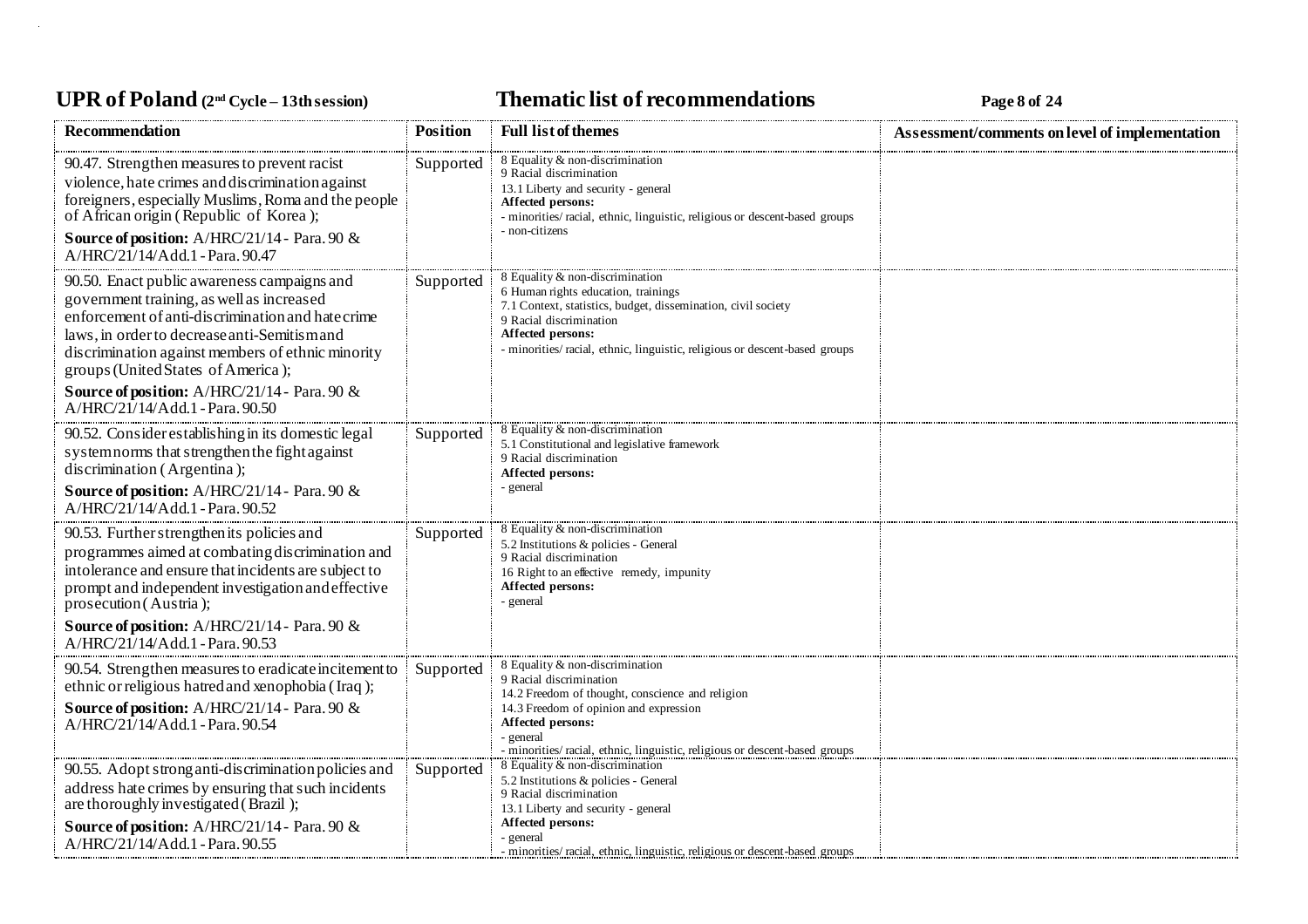# UPR of Poland  $(2^{nd}$  Cycle – 13th session) **Thematic list of recommendations Page 9** of 24

| <b>Recommendation</b>                                                                                                                                                                                                                                                                                                           | <b>Position</b> | <b>Full list of themes</b>                                                                                                                                             | Assessment/comments on level of implementation |
|---------------------------------------------------------------------------------------------------------------------------------------------------------------------------------------------------------------------------------------------------------------------------------------------------------------------------------|-----------------|------------------------------------------------------------------------------------------------------------------------------------------------------------------------|------------------------------------------------|
| 90.66. Include sexual orientation and gender identity<br>in the hate speech provisions of the national Criminal<br>Code, and adopt appropriate legal measures making<br>sexual orientation and gender identity as possible<br>discrimination grounds in any context (Slovenia);<br>Source of position: A/HRC/21/14 - Para. 90 & | Supported       | 8 Equality & non-discrimination<br><b>Affected persons:</b><br>- Lesbian, gay, bisexual and transgender persons (LGBT)                                                 |                                                |
| A/HRC/21/14/Add.1 - Para, 90.66                                                                                                                                                                                                                                                                                                 |                 | 8 Equality & non-discrimination                                                                                                                                        |                                                |
| 90.67. Guarantee the full enjoyment of the rights of<br>the LGBT community (Spain);                                                                                                                                                                                                                                             | Supported       | Affected persons:<br>- Lesbian, gay, bisexual and transgender persons (LGBT)                                                                                           |                                                |
| Source of position: A/HRC/21/14 - Para. 90 &<br>A/HRC/21/14/Add.1 - Para. 90.67                                                                                                                                                                                                                                                 |                 |                                                                                                                                                                        |                                                |
| 90.68. Recognize gender identity as possible ground<br>for discrimination and gender identity and sexual<br>orientation as an aggravating circumstance for hate<br>crime (United Kingdom of Great Britain and<br>Northern Ireland);                                                                                             | Supported       | 8 Equality & non-discrimination<br>Affected persons:<br>- Lesbian, gay, bisexual and transgender persons (LGBT)                                                        |                                                |
| <b>Source of position:</b> A/HRC/21/14 - Para. 90 &<br>A/HRC/21/14/Add.1 - Para. 90.68                                                                                                                                                                                                                                          |                 |                                                                                                                                                                        |                                                |
| 90.69. Adopt regulations recognising the rights of<br>same-sex couples and of self-defined gender or<br>transgender persons (Australia);                                                                                                                                                                                        | Noted           | 8 Equality & non-discrimination<br>5.1 Constitutional and legislative framework<br>Affected persons:<br>- Lesbian, gay, bisexual and transgender persons (LGBT)        |                                                |
| <b>Source of position:</b> A/HRC/21/14 - Para. 90 &<br>A/HRC/21/14/Add.1 - Para. 90.69                                                                                                                                                                                                                                          |                 |                                                                                                                                                                        |                                                |
| 90.70. Strengthen anti-discrimination laws with<br>regard to a better protection of LGBT persons and<br>persons with disabilities (Austria);                                                                                                                                                                                    | Supported       | 8 Equality & non-discrimination<br>5.1 Constitutional and legislative framework<br>31.1 Persons with disabilities: definition, general principles<br>Affected persons: |                                                |
| <b>Source of position:</b> A/HRC/21/14 - Para. 90 &<br>$A/HRC/21/14/Add.1$ - Para, 90.70                                                                                                                                                                                                                                        |                 | - Lesbian, gay, bisexual and transgender persons (LGBT)<br>persons with disabilities                                                                                   |                                                |
| 90.71. The adoption of policies that safeguard the                                                                                                                                                                                                                                                                              | Supported       | 8 Equality & non-discrimination<br>5.2 Institutions & policies - General                                                                                               |                                                |
| rights of LGBT people and fight discrimination<br>based on sexual orientation (Brazil);                                                                                                                                                                                                                                         |                 | Affected persons:<br>- Lesbian, gay, bisexual and transgender persons (LGBT)                                                                                           |                                                |
| <b>Source of position:</b> A/HRC/21/14 - Para. 90 &<br>A/HRC/21/14/Add.1 - Para. 90.71                                                                                                                                                                                                                                          |                 |                                                                                                                                                                        |                                                |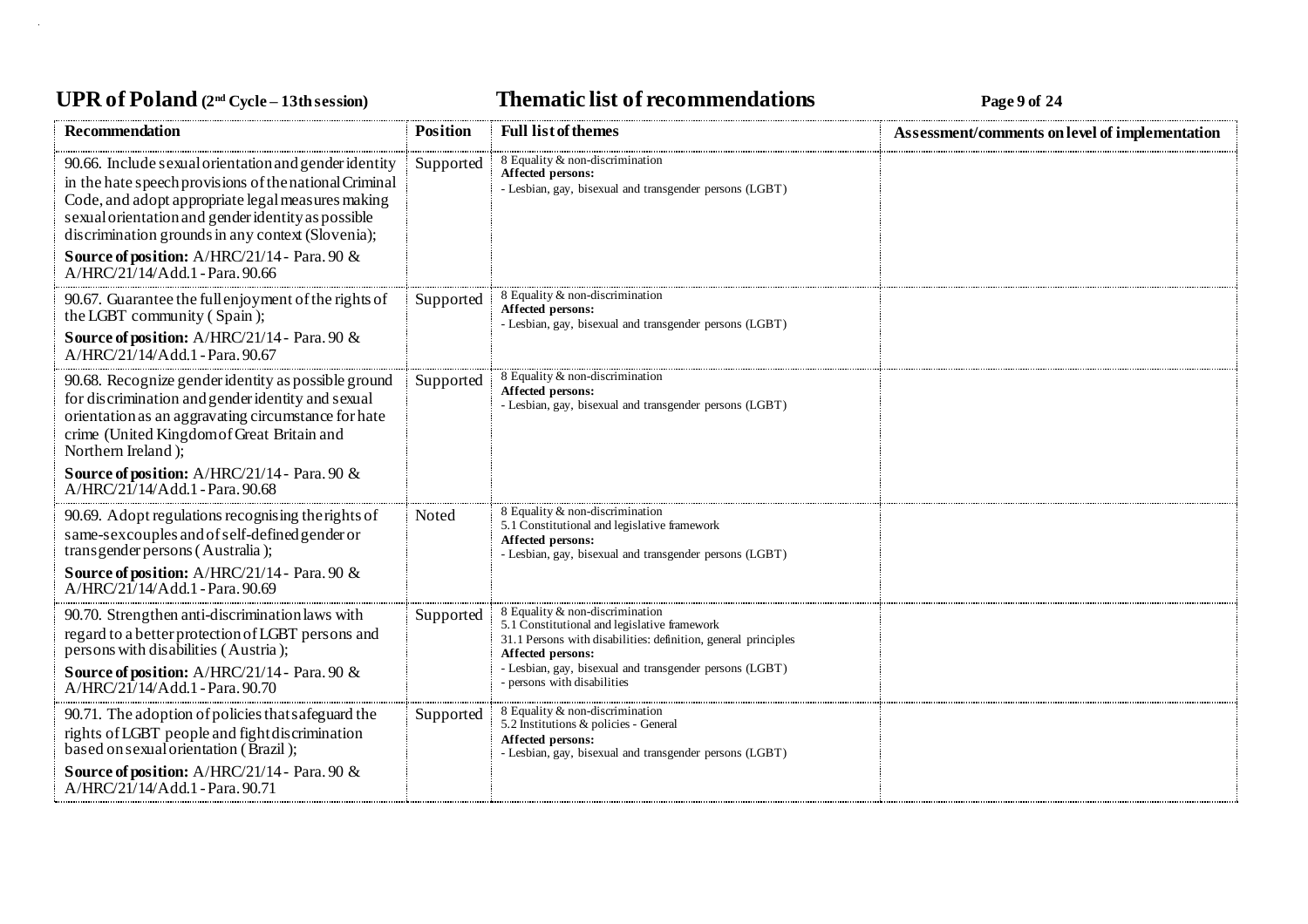# UPR of Poland  $(2^{nd}$  Cycle – 13th session) **Thematic list of recommendations Page 10** of 24

| <b>Recommendation</b>                                                                                                                                                                                                                                                                                                      | <b>Position</b> | <b>Full list of themes</b>                                                                                                                                                                                                 | Assessment/comments on level of implementation |
|----------------------------------------------------------------------------------------------------------------------------------------------------------------------------------------------------------------------------------------------------------------------------------------------------------------------------|-----------------|----------------------------------------------------------------------------------------------------------------------------------------------------------------------------------------------------------------------------|------------------------------------------------|
| 90.94. Institute outreach by police and law<br>enforcement to LGBT persons and communities to<br>increase reporting of hate crimes (United States of<br>America);                                                                                                                                                          | Supported       | 8 Equality & non-discrimination<br>13.1 Liberty and security - general<br>Affected persons:<br>- Lesbian, gay, bisexual and transgender persons (LGBT)                                                                     |                                                |
| <b>Source of position:</b> A/HRC/21/14 - Para. 90 $\&$<br>A/HRC/21/14/Add.1 - Para. 90.94                                                                                                                                                                                                                                  |                 |                                                                                                                                                                                                                            |                                                |
| 90.97. Pass legislation giving same-sex couples the<br>possibility to enter into a civil union contract (<br>France);                                                                                                                                                                                                      | Noted           | 8 Equality & non-discrimination<br>5.1 Constitutional and legislative framework<br>19 Rights related to marriage & family<br>Affected persons:                                                                             |                                                |
| <b>Source of position:</b> A/HRC/21/14 - Para. 90 $\&$<br>A/HRC/21/14/Add.1 - Para. 90.97                                                                                                                                                                                                                                  |                 | - Lesbian, gay, bisexual and transgender persons (LGBT)                                                                                                                                                                    |                                                |
| <b>Right or area: 9. Racial discrimination</b>                                                                                                                                                                                                                                                                             |                 |                                                                                                                                                                                                                            |                                                |
| 90.40. Take immediate steps in order to as sure that<br>acts of interethnic violence will not be repeated and<br>promote understanding between different national<br>groups (Lithuania);<br>Source of position: A/HRC/21/14 - Para. 90 &<br>A/HRC/21/14/Add.1 - Para. 90.40                                                | Supported       | 9 Racial discrimination<br>13.1 Liberty and security - general<br>Affected persons:<br>- general<br>- minorities/racial, ethnic, linguistic, religious or descent-based groups                                             |                                                |
| 90.45. Redouble its efforts to address racially<br>motivated hate crimes by ensuring that all such<br>incidents are thoroughly investigated and that<br>perpetrators are brought to justice, and to continue to<br>raise awareness of its people on this issue (Malaysia);<br>Source of position: A/HRC/21/14 - Para. 90 & | Supported       | 9 Racial discrimination<br>13.1 Liberty and security - general<br>16 Right to an effective remedy, impunity<br>Affected persons:<br>general<br>- minorities/ racial, ethnic, linguistic, religious or descent-based groups |                                                |
| A/HRC/21/14/Add.1 - Para. 90.45                                                                                                                                                                                                                                                                                            |                 |                                                                                                                                                                                                                            |                                                |
| 90.48. Continue its efforts to investigate racially<br>motivated crimes and to bring perpetrators to justice<br>so that members of vulnerable groups can live in<br>safety and dignity (Switzerland);                                                                                                                      | Supported       | 9 Racial discrimination<br>13.1 Liberty and security - general<br>16 Right to an effective remedy, impunity<br>Affected persons:<br>general<br>- minorities/racial, ethnic, linguistic, religious or descent-based groups  |                                                |
| Source of position: A/HRC/21/14 - Para. 90 &<br>A/HRC/21/14/Add.1 - Para, 90.48                                                                                                                                                                                                                                            |                 | - non-citizens                                                                                                                                                                                                             |                                                |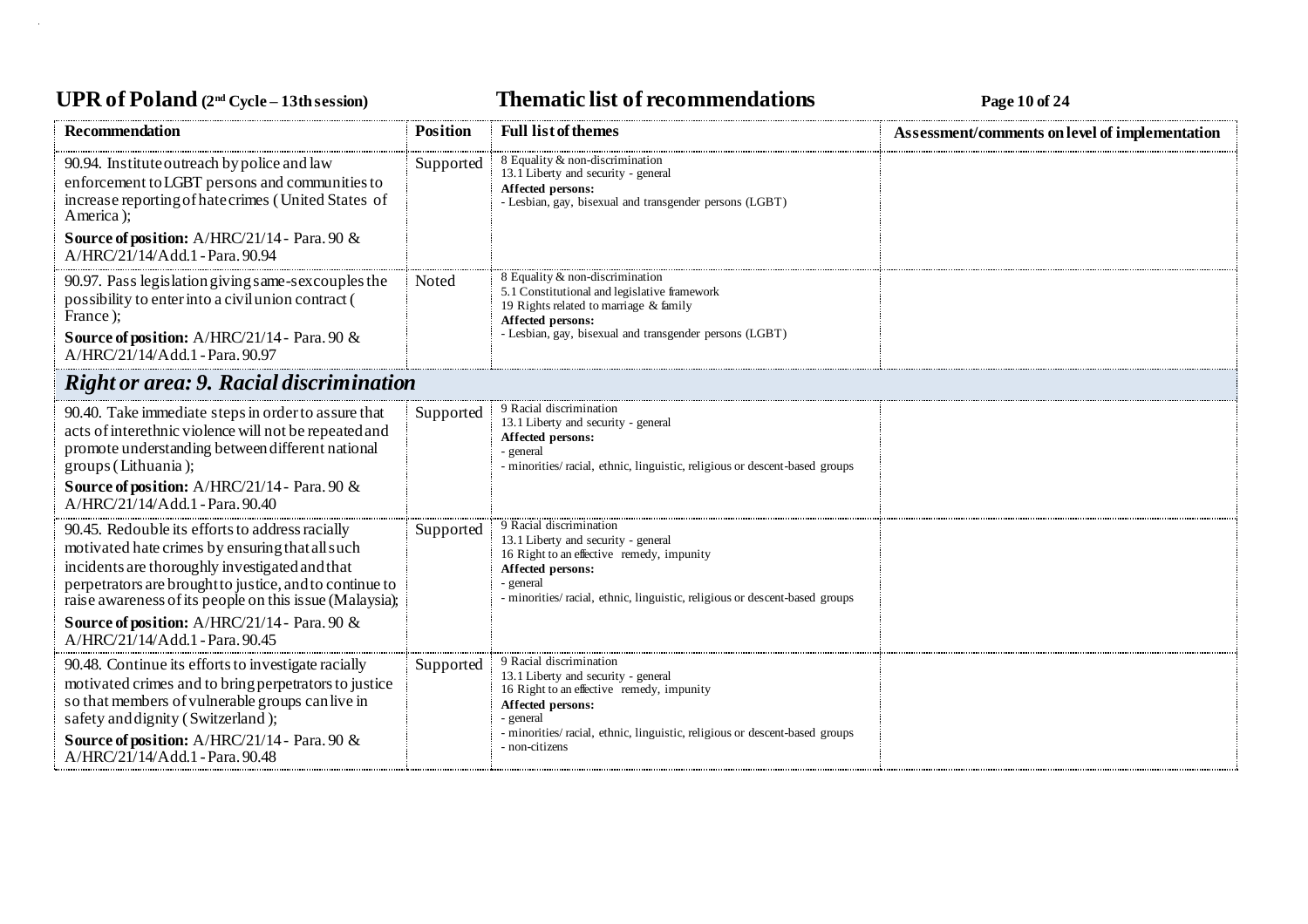# UPR of Poland  $(2^{nd}$  Cycle – 13th session) **Thematic list of recommendations Page 11 of 24**

| <b>Recommendation</b>                                                                                                                                                                                                                                                                                                                                                                                                                                                                                                                     | <b>Position</b> | <b>Full list of themes</b>                                                                                                                                                                                                                                              | Assessment/comments on level of implementation |
|-------------------------------------------------------------------------------------------------------------------------------------------------------------------------------------------------------------------------------------------------------------------------------------------------------------------------------------------------------------------------------------------------------------------------------------------------------------------------------------------------------------------------------------------|-----------------|-------------------------------------------------------------------------------------------------------------------------------------------------------------------------------------------------------------------------------------------------------------------------|------------------------------------------------|
| 90.49. Put in place a legislation to criminalize the<br>promotion of racial hatred and discrimination as well<br>as further promote to lerance through public<br>awareness campaigns and education (Thailand);<br>Source of position: A/HRC/21/14 - Para. 90 &                                                                                                                                                                                                                                                                            | Supported       | 9 Racial discrimination<br>5.1 Constitutional and legislative framework<br>6 Human rights education, trainings<br>14.3 Freedom of opinion and expression<br>Affected persons:<br>general<br>- minorities/ racial, ethnic, linguistic, religious or descent-based groups |                                                |
| A/HRC/21/14/Add.1 - Para, 90.49                                                                                                                                                                                                                                                                                                                                                                                                                                                                                                           |                 | - non-citizens                                                                                                                                                                                                                                                          |                                                |
| 90.56. Make more efforts in law making and law<br>enforcement to combat incitement to racial and<br>religious discrimination in the internet (China);                                                                                                                                                                                                                                                                                                                                                                                     | Supported       | 9 Racial discrimination<br>5.1 Constitutional and legislative framework<br>8 Equality & non-discrimination<br>14.3 Freedom of opinion and expression                                                                                                                    |                                                |
| Source of position: A/HRC/21/14 - Para. 90 &<br>A/HRC/21/14/Add.1 - Para. 90.56                                                                                                                                                                                                                                                                                                                                                                                                                                                           |                 | Affected persons:<br>- general<br>- media<br>minorities/racial, ethnic, linguistic, religious or descent-based groups                                                                                                                                                   |                                                |
| 90.57. Take effective measures to combat racismand<br>incitement to racial hatred (Cuba);                                                                                                                                                                                                                                                                                                                                                                                                                                                 | Supported       | 9 Racial discrimination<br>14.3 Freedom of opinion and expression<br>Affected persons:                                                                                                                                                                                  |                                                |
| <b>Source of position:</b> A/HRC/21/14 - Para. 90 &<br>A/HRC/21/14/Add.1 - Para. 90.57                                                                                                                                                                                                                                                                                                                                                                                                                                                    |                 | minorities/ racial, ethnic, linguistic, religious or descent-based groups                                                                                                                                                                                               |                                                |
| 90.60. Further adopt and enact legislation to<br>criminalise racial and racially-motivated and hate<br>crimes; to institutionalise national mechanisms for<br>the collection of dataon, and monitoring of, incidents<br>of racism, racial discrimination and xenophobia; and<br>to adopt laws and concrete measures to ensure the<br>prompt, impartial and independent investigation,<br>prosecution and punishment of perpetrators of<br>incidents of racial, and racially-motivated hate<br>speech, discrimination, and crimes (Egypt); | Supported       | 9 Racial discrimination<br>5.1 Constitutional and legislative framework<br>16 Right to an effective remedy, impunity<br>Affected persons:<br>general<br>minorities/racial, ethnic, linguistic, religious or descent-based groups                                        |                                                |
| Source of position: A/HRC/21/14 - Para. 90 &<br>A/HRC/21/14/Add.1 - Para. 90.60                                                                                                                                                                                                                                                                                                                                                                                                                                                           |                 |                                                                                                                                                                                                                                                                         |                                                |
| 90.61. Accelerate the finalization of the action plan<br>by the Council for Counteracting Racial<br>Discrimination, Xenophobia and Related Intolerance<br>with a view to ensure a well-planned and coordinated<br>approach in combating acts of racismand<br>xenophobia (Indonesia);                                                                                                                                                                                                                                                      | Supported       | 9 Racial discrimination<br>5.2 Institutions & policies - General<br>Affected persons:<br>- general<br>- minorities/racial, ethnic, linguistic, religious or descent-based groups                                                                                        |                                                |
| Source of position: A/HRC/21/14 - Para. 90 &<br>A/HRC/21/14/Add.1 - Para. 90.61                                                                                                                                                                                                                                                                                                                                                                                                                                                           |                 |                                                                                                                                                                                                                                                                         |                                                |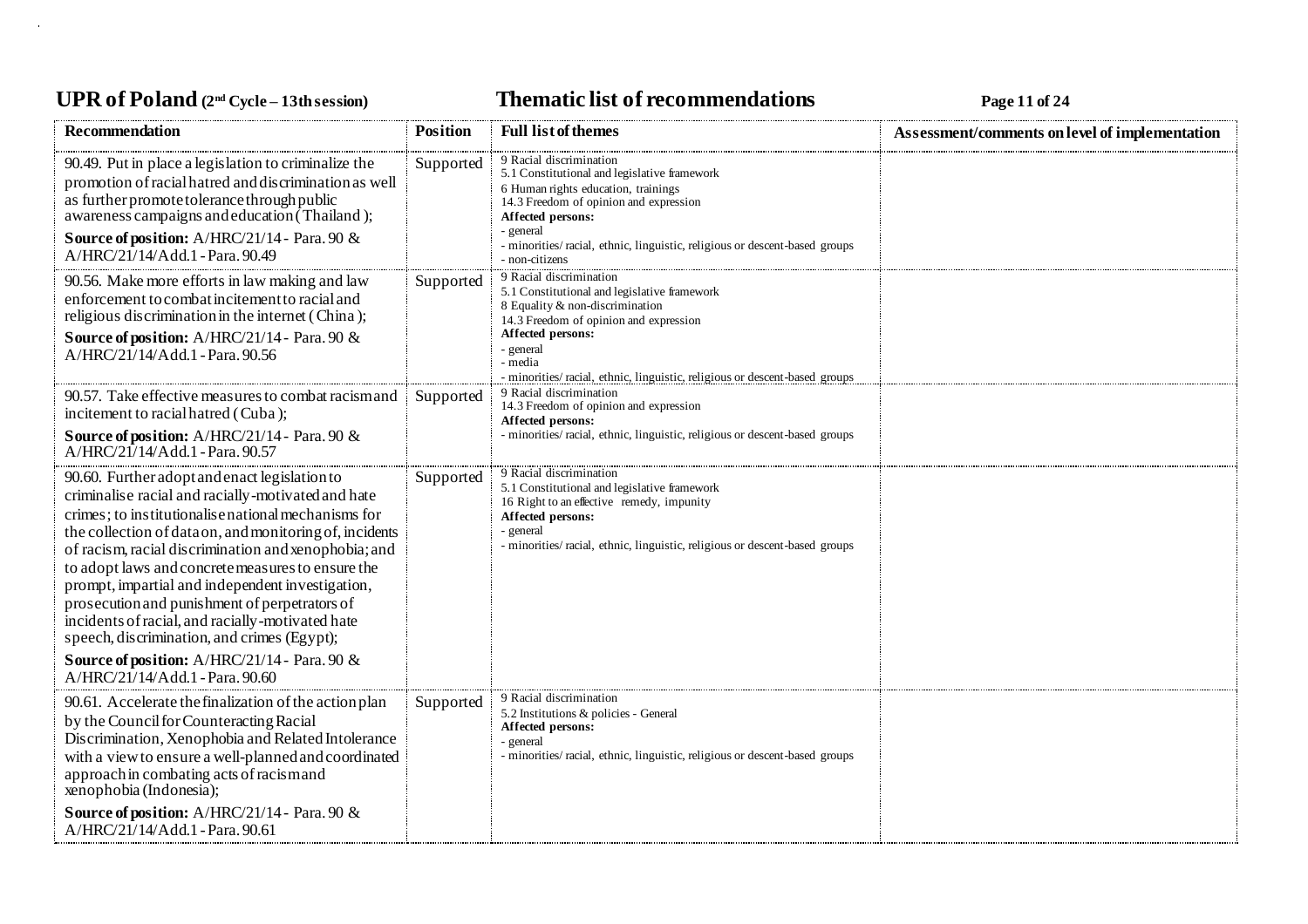# UPR of Poland  $(2^{nd}$  Cycle – 13th session) **Thematic list of recommendations Page 12** of 24

| <b>Recommendation</b>                                                                                                                                                                                                                                                                       | <b>Position</b> | <b>Full list of themes</b>                                                                                                                                                         | Assessment/comments on level of implementation |  |
|---------------------------------------------------------------------------------------------------------------------------------------------------------------------------------------------------------------------------------------------------------------------------------------------|-----------------|------------------------------------------------------------------------------------------------------------------------------------------------------------------------------------|------------------------------------------------|--|
| 90.62. Intensify measures to combat the<br>manifestation of racism and anti-Semitism, including<br>by police officers (Belarus);<br>Source of position: A/HRC/21/14 - Para. 90 &<br>$A/HRC/21/14/Add.1$ - Para, 90.62                                                                       | Supported       | 9 Racial discrimination<br>Affected persons:<br>- general<br>- minorities/ racial, ethnic, linguistic, religious or descent-based groups                                           |                                                |  |
| 90.63. Consider, as necessary, strengthening anti-<br>discrimination policies and measures, paying<br>particular attention to reception centres for as ylum<br>seekers and within the national programme against<br>Racial Discrimination, Xenophobia and related<br>intolerance (Ireland); | Supported       | 9 Racial discrimination<br>Affected persons:<br>- refugees and asylum-seekers<br>- general<br>- minorities/racial, ethnic, linguistic, religious or descent-based groups           |                                                |  |
| Source of position: A/HRC/21/14 - Para. 90 &<br>$A/HRC/21/14/Add 1-Para 9063$                                                                                                                                                                                                               |                 |                                                                                                                                                                                    |                                                |  |
| 90.64. Conduct immediate, independent, objective<br>and adequate investigations in all cases of racially<br>motivated crimes and hate crimes in the framework<br>of judicial process (Uzbekistan);<br>Source of position: A/HRC/21/14 - Para. 90 &<br>A/HRC/21/14/Add.1 - Para. 90.64       | Supported       | 9 Racial discrimination<br>16 Right to an effective remedy, impunity<br>Affected persons:<br>general<br>- minorities/racial, ethnic, linguistic, religious or descent-based groups |                                                |  |
| 90.65. Implement more effective monitoring of<br>alleged cases of discrimination, ethnic and national<br>hostilities, and racial or ethnic hatred (Uzbekistan);<br>Source of position: A/HRC/21/14 - Para. 90 &<br>A/HRC/21/14/Add.1 - Para. 90.65                                          | Supported       | 9 Racial discrimination<br>Affected persons:<br>general<br>- minorities/racial, ethnic, linguistic, religious or descent-based groups                                              |                                                |  |
| Right or area: 12.5. Prohibition of torture and cruel, inhuman or degrading treatment                                                                                                                                                                                                       |                 |                                                                                                                                                                                    |                                                |  |
| 90.41. Inform the Council on the measures to make<br>the provision prohibiting corporal punishment in all<br>settings widely respected in the country (Hungary);<br>Source of position: A/HRC/21/14 - Para. 90 &<br>A/HRC/21/14/Add.1 - Para. 90.41                                         | Supported       | 12.5 Prohibition of torture and cruel, inhuman or degrading treatment<br>42 Follow-up to UPR<br>Affected persons:<br>general<br>- persons deprived of their liberty                |                                                |  |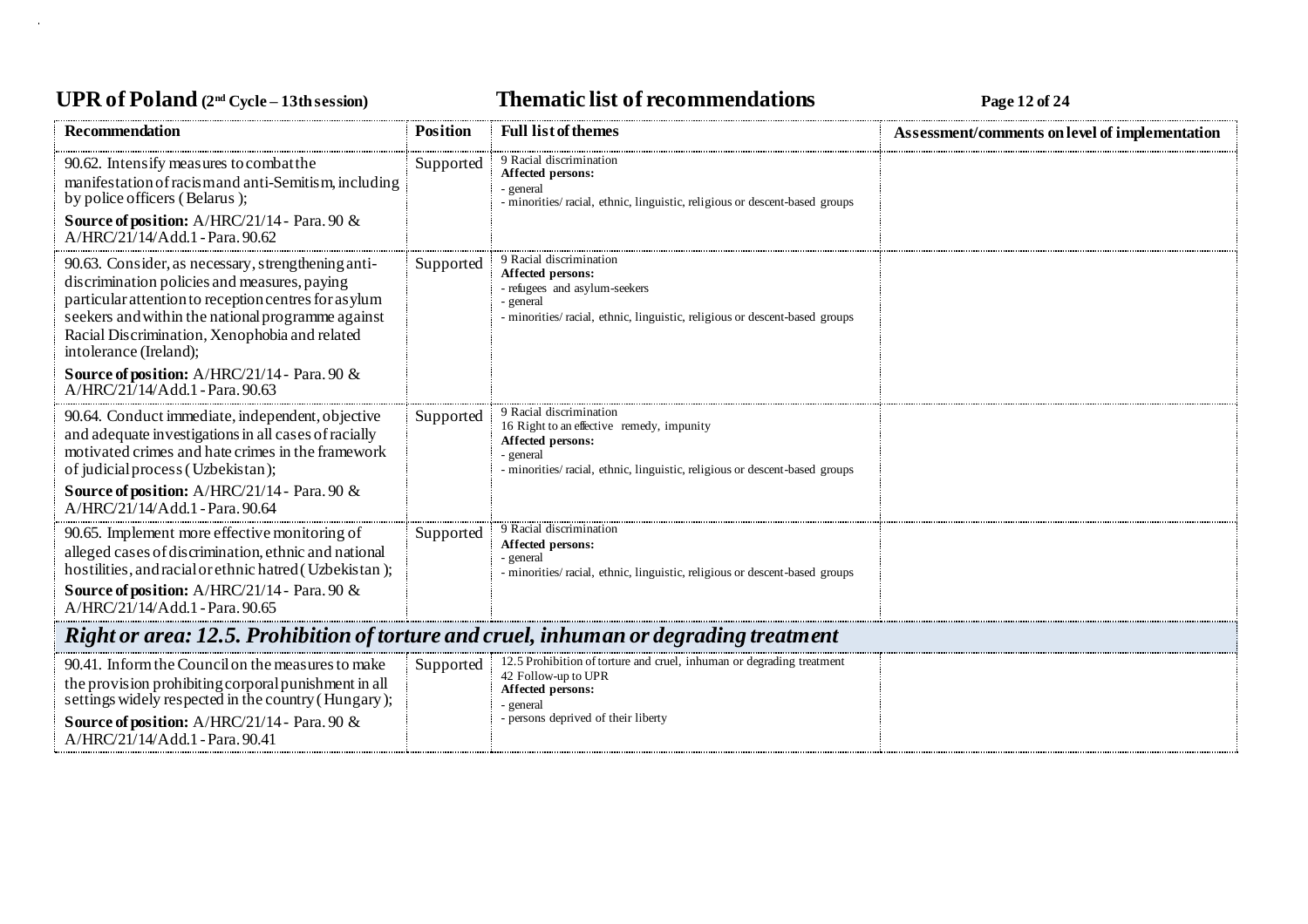### UPR of Poland  $(2^{nd}$  Cycle – 13th session) **Thematic list of recommendations Page 13** of 24

| <b>Recommendation</b>                                                                                                                                                                                                                                                                                                | <b>Position</b> | <b>Full list of themes</b>                                                                                                                              | Assessment/comments on level of implementation |  |
|----------------------------------------------------------------------------------------------------------------------------------------------------------------------------------------------------------------------------------------------------------------------------------------------------------------------|-----------------|---------------------------------------------------------------------------------------------------------------------------------------------------------|------------------------------------------------|--|
| 90.72. Consider the introduction of legislative<br>amendments which permit more efficient indictment<br>for crimes related to torture and other cruel, inhuman<br>or degrading treatments (Peru);<br>Source of position: A/HRC/21/14 - Para. 90 &<br>A/HRC/21/14/Add.1 - Para. 90.72                                 | Supported       | 12.5 Prohibition of torture and cruel, inhuman or degrading treatment<br>5.1 Constitutional and legislative framework<br>Affected persons:<br>- general |                                                |  |
| <b>Right or area: 12.6. Conditions of detention</b>                                                                                                                                                                                                                                                                  |                 |                                                                                                                                                         |                                                |  |
| 90.74. Solve the problem of the prison overcrowding<br>and make the detention conditions to meet<br>international standards (Russian Federation);<br><b>Source of position:</b> A/HRC/21/14 - Para. 90 $\&$<br>A/HRC/21/14/Add.1 - Para. 90.74                                                                       | Supported       | 12.6 Conditions of detention<br>Affected persons:<br>- persons deprived of their liberty                                                                |                                                |  |
| 90.75. Take additional legal and other measures to<br>reduce pre-trial detention and overcrowding in<br>detention facilities through increased resort to<br>alternative forms of punishment (Austria);<br>Source of position: A/HRC/21/14 - Para. 90 &<br>A/HRC/21/14/Add.1 - Para. 90.75                            | Supported       | 12.6 Conditions of detention<br>Affected persons:<br>- general<br>- persons deprived of their liberty                                                   |                                                |  |
| 90.76. Take effective measures to improve conditions<br>in prisons and reduce overcrowding (Cuba);<br><b>Source of position:</b> A/HRC/21/14 - Para. 90 $\&$<br>$A/HRC/21/14/Add.1$ - Para, 90.76                                                                                                                    | Supported       | 12.6 Conditions of detention<br>Affected persons:<br>- persons deprived of their liberty                                                                |                                                |  |
| 90.77. Strengthen measures to address overcrowding<br>in detention centres, including through increased<br>resort to alternative forms of punishment and adopt<br>measures to reduce the use of pre-trial detention<br>(Ireland);<br>Source of position: A/HRC/21/14 - Para. 90 &<br>A/HRC/21/14/Add.1 - Para. 90.77 | Supported       | 12.6 Conditions of detention<br>Affected persons:<br>- persons deprived of their liberty                                                                |                                                |  |
| <b>Right or area: 12.7. Prohibition of slavery, trafficking</b>                                                                                                                                                                                                                                                      |                 |                                                                                                                                                         |                                                |  |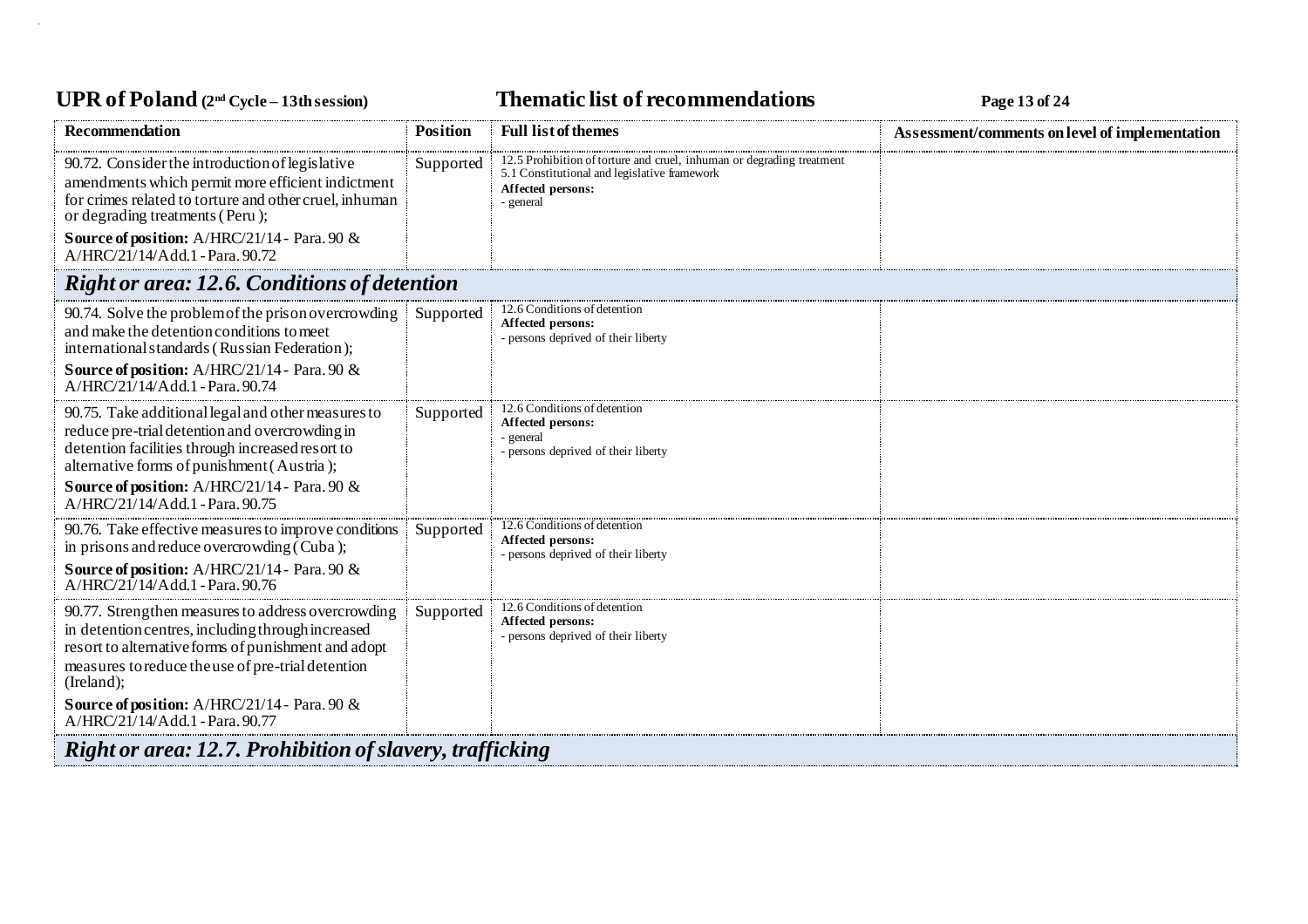# UPR of Poland  $(2^{nd}$  Cycle – 13th session) **Thematic list of recommendations Page 14** of 24

| <b>Recommendation</b>                                                                                                                                                                                                                                                                 | <b>Position</b> | <b>Full list of themes</b>                                                                                                                                  | Assessment/comments on level of implementation |  |
|---------------------------------------------------------------------------------------------------------------------------------------------------------------------------------------------------------------------------------------------------------------------------------------|-----------------|-------------------------------------------------------------------------------------------------------------------------------------------------------------|------------------------------------------------|--|
| 90.82. Continue to take measures to guarantee the<br>rights of victims of the crime of trafficking,<br>especially in the area of physical and psychological<br>care (Chile);                                                                                                          | Supported       | 12.7 Prohibition of slavery, trafficking<br>16 Right to an effective remedy, impunity<br>Affected persons:<br>- general                                     |                                                |  |
| <b>Source of position:</b> A/HRC/21/14 - Para. 90 &<br>A/HRC/21/14/Add.1 - Para. 90.82                                                                                                                                                                                                |                 |                                                                                                                                                             |                                                |  |
| Right or area: 13.1. Liberty $\&$ security – general                                                                                                                                                                                                                                  |                 |                                                                                                                                                             |                                                |  |
| 90.58. Take effective measures to combat police<br>brutality (Cuba);<br><b>Source of position:</b> A/HRC/21/14 - Para. 90 &                                                                                                                                                           | Supported       | 13.1 Liberty and security - general<br>Affected persons:<br>- general                                                                                       |                                                |  |
| A/HRC/21/14/Add.1 - Para, 90.58                                                                                                                                                                                                                                                       |                 |                                                                                                                                                             |                                                |  |
| 90.95. Take more effective steps to eradicate cases of<br>police misconduct including by establishing<br>independent body to investigate police misconduct (<br>Malaysia);                                                                                                            | Supported       | 13.1 Liberty and security - general<br>5.2 Institutions & policies - General<br>Affected persons:<br>- general                                              |                                                |  |
| Source of position: A/HRC/21/14 - Para. 90 &<br>A/HRC/21/14/Add.1 - Para. 90.95                                                                                                                                                                                                       |                 |                                                                                                                                                             |                                                |  |
| <b>Right or area: 13.3. Arbitrary arrest and detention</b>                                                                                                                                                                                                                            |                 |                                                                                                                                                             |                                                |  |
| 90.92. Consider a maximum, non-extendable term of<br>pre-trial detention, and use alternative measures to<br>pre-trial detentions and take appropriate measures to<br>deal with concerns and ensuring access to legal<br>services, particularly for those under detention<br>(India); | Supported       | 13.3 Arbitrary arrest and detention<br>15.1 Administration of justice & fair trial<br>Affected persons:<br>- general<br>- persons deprived of their liberty |                                                |  |
| <b>Source of position:</b> A/HRC/21/14 - Para. 90 $\&$<br>$A/HRC/21/14/Add.1$ - Para, 90.92                                                                                                                                                                                           |                 |                                                                                                                                                             |                                                |  |
| Right or area: 14.3. Freedom of opinion and expression                                                                                                                                                                                                                                |                 |                                                                                                                                                             |                                                |  |
| 90.100. Review the article 212 of the Penal Code<br>criminalising defamation, with the aim of removing it<br>from the Penal Code (Norway);<br><b>Source of position:</b> A/HRC/21/14 - Para. 90 $\&$<br>A/HRC/21/14/Add.1 - Para. 90.100                                              | Noted           | 14.3 Freedom of opinion and expression<br>5.1 Constitutional and legislative framework<br>Affected persons:<br>- general                                    |                                                |  |
|                                                                                                                                                                                                                                                                                       |                 |                                                                                                                                                             |                                                |  |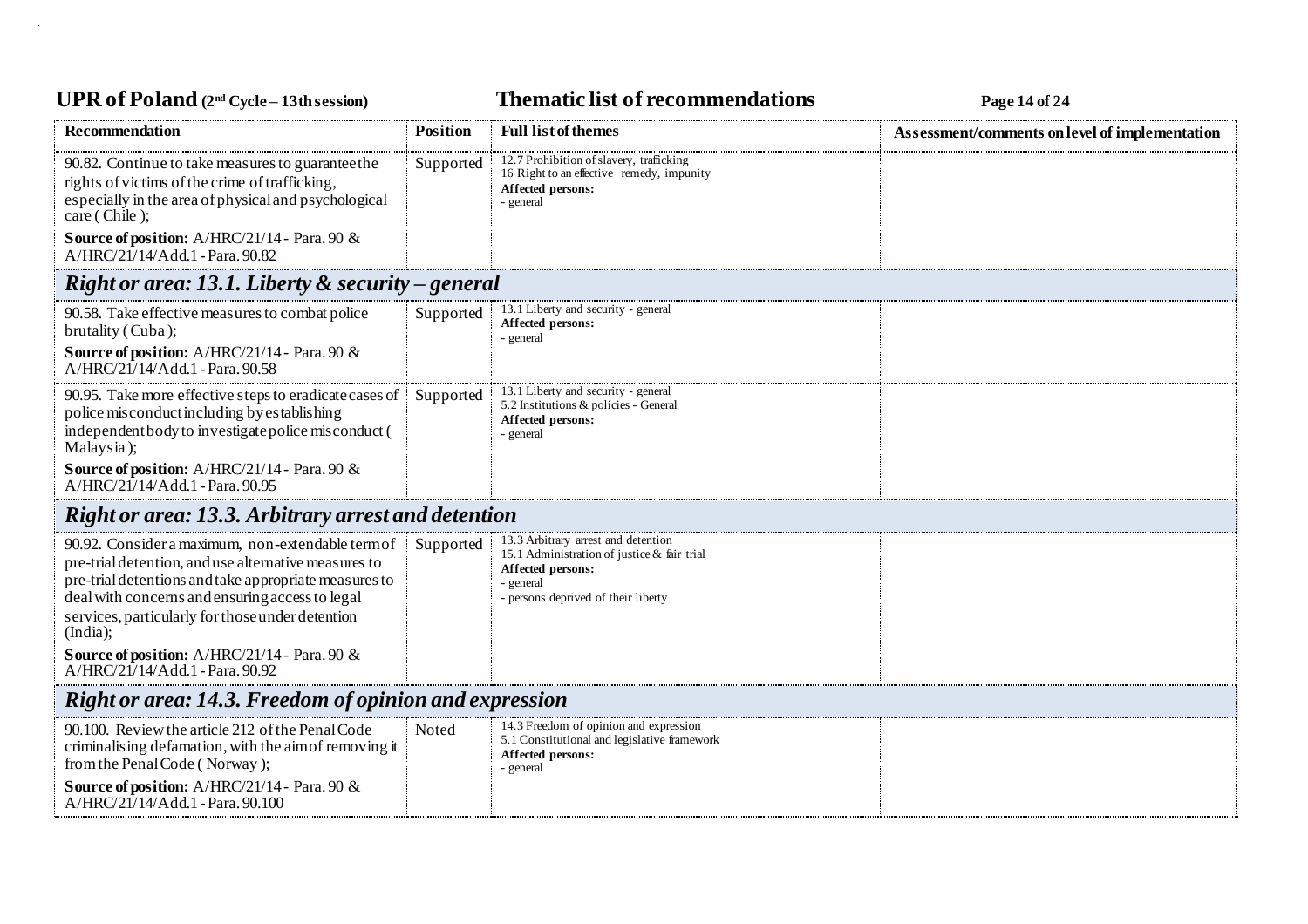# UPR of Poland  $(2^{nd}$  Cycle – 13th session) **Thematic list of recommendations Page 15** of 24

| <b>Recommendation</b>                                                                                                                                                                                                                                                                                                                                                      | <b>Position</b> | <b>Full list of themes</b>                                                                                                                                                          | Assessment/comments on level of implementation |
|----------------------------------------------------------------------------------------------------------------------------------------------------------------------------------------------------------------------------------------------------------------------------------------------------------------------------------------------------------------------------|-----------------|-------------------------------------------------------------------------------------------------------------------------------------------------------------------------------------|------------------------------------------------|
| 90.101. Provide access to the means of<br>communication to all groups of society so that they<br>may exercise fully their right to freedom of<br>expression (Holly See);                                                                                                                                                                                                   | Supported       | 14.3 Freedom of opinion and expression<br>Affected persons:<br>- general                                                                                                            |                                                |
| <b>Source of position:</b> A/HRC/21/14 - Para. 90 $\&$<br>A/HRC/21/14/Add.1 - Para, 90.101                                                                                                                                                                                                                                                                                 |                 |                                                                                                                                                                                     |                                                |
| <b>Right or area: 14.4. Right to peaceful assembly</b>                                                                                                                                                                                                                                                                                                                     |                 |                                                                                                                                                                                     |                                                |
| 90.73. Conduct, jointly with special procedures of the<br>Human Rights Council, a comprehensive and<br>impartial investigation of all cases of cruel treatment<br>and the use of excessive force by police officers<br>against the participants in demonstrations that were<br>held in Poland in November, 2011 (Belarus);<br>Source of position: A/HRC/21/14 - Para. 90 & | Supported       | 14.4 Right to peaceful assembly<br>3.2 Cooperation with special procedures<br>12.5 Prohibition of torture and cruel, inhuman or degrading treatment<br>Affected persons:<br>general |                                                |
| A/HRC/21/14/Add.1 - Para. 90.73                                                                                                                                                                                                                                                                                                                                            |                 |                                                                                                                                                                                     |                                                |
| Right or area: 15.1. Administration of justice & fair trial                                                                                                                                                                                                                                                                                                                |                 |                                                                                                                                                                                     |                                                |
| 90.38. Ensure the compliance of the steps which<br>were stipulated by legislation on lustration with the<br>obligation of Poland under the core international<br>human rights instruments (Russian Federation);                                                                                                                                                            | Supported       | 15.1 Administration of justice & fair trial<br>Affected persons:<br>- general                                                                                                       |                                                |
| <b>Source of position:</b> A/HRC/21/14 - Para. 90 &<br>A/HRC/21/14/Add.1 - Para. 90.38                                                                                                                                                                                                                                                                                     |                 |                                                                                                                                                                                     |                                                |
| 90.87. Continue making efforts to reform the judicial<br>system with a view to further improving its efficient<br>management including measures to ensure timely due<br>process (Republic of Korea);                                                                                                                                                                       | Supported       | 15.1 Administration of justice & fair trial<br>Affected persons:<br>- judiciary                                                                                                     |                                                |
| <b>Source of position:</b> A/HRC/21/14 - Para. 90 &<br>A/HRC/21/14/Add.1 - Para. 90.87                                                                                                                                                                                                                                                                                     |                 |                                                                                                                                                                                     |                                                |
| 90.88. Ensure that the right to fair trial is not affected<br>by the excessive length of the court proceedings and<br>of excessive pre-trial detention (United Kingdomof<br>the Great Britain and Northern Ireland);                                                                                                                                                       | Supported       | 15.1 Administration of justice & fair trial<br>Affected persons:<br>- general<br>- judiciary<br>- persons deprived of their liberty                                                 |                                                |
| <b>Source of position:</b> A/HRC/21/14 - Para. 90 &<br>A/HRC/21/14/Add.1 - Para. 90.88                                                                                                                                                                                                                                                                                     |                 |                                                                                                                                                                                     |                                                |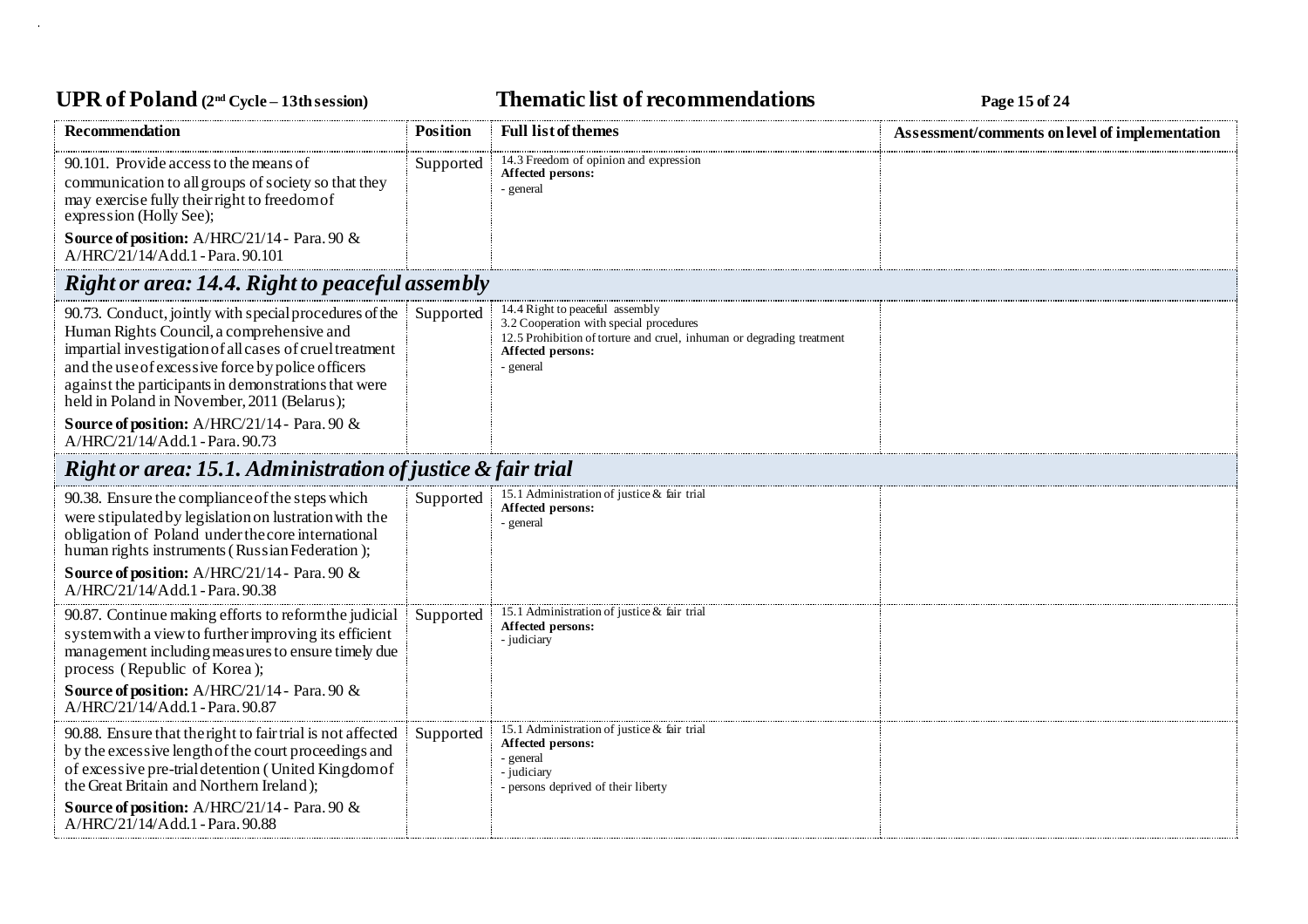# UPR of Poland  $(2^{nd}$  Cycle – 13th session) **Thematic list of recommendations Page 16** of 24

| <b>Recommendation</b>                                                                                                                                                                                                                                        | <b>Position</b> | <b>Full list of themes</b>                                                                                                                     | Assessment/comments on level of implementation                                                                                                                                                                                                                                                                                                      |
|--------------------------------------------------------------------------------------------------------------------------------------------------------------------------------------------------------------------------------------------------------------|-----------------|------------------------------------------------------------------------------------------------------------------------------------------------|-----------------------------------------------------------------------------------------------------------------------------------------------------------------------------------------------------------------------------------------------------------------------------------------------------------------------------------------------------|
| 90.89. Expand the use of technology in order to<br>reduce judiciary delays and improve judicial<br>efficiency (United States of America);<br><b>Source of position:</b> A/HRC/21/14 - Para. 90 &<br>A/HRC/21/14/Add.1 - Para. 90.89                          | Supported       | 15.1 Administration of justice & fair trial<br>Affected persons:<br>- judiciary                                                                |                                                                                                                                                                                                                                                                                                                                                     |
| 90.90. Reform the criminal procedure in order to<br>avoid frequent delays of preventive detention (Spain<br><b>Source of position:</b> A/HRC/21/14 - Para. 90 &<br>A/HRC/21/14/Add.1 - Para. 90.90                                                           | Supported       | 15.1 Administration of justice & fair trial<br>13.3 Arbitrary arrest and detention<br>Affected persons:<br>- general<br>- judiciary            |                                                                                                                                                                                                                                                                                                                                                     |
| 90.91. A thorough reform of the current penitentiary<br>system which is obsolete and insufficient (Spain);<br><b>Source of position:</b> A/HRC/21/14 - Para. 90 &<br>A/HRC/21/14/Add.1 - Para. 90.91                                                         | Supported       | 15.1 Administration of justice & fair trial<br>5.2 Institutions & policies - General<br>Affected persons:<br>persons deprived of their liberty |                                                                                                                                                                                                                                                                                                                                                     |
| 90.93. Improve the access to lawyers and the level of<br>access of lawyers to documents of the criminal cases<br>in order to ensure the right to fair trial (Uzbekistan);<br>Source of position: A/HRC/21/14 - Para. 90 &<br>A/HRC/21/14/Add.1 - Para. 90.93 | Supported       | 15.1 Administration of justice & fair trial<br>Affected persons:<br>general<br>persons deprived of their liberty                               | The Minister of Justice of Poland in 2012 changed<br>the regulation on the right of access of lawyers to<br>classified information in order to guarantee this right<br>of lawyers.<br>Poland also executed judgments of European Court<br>of Human Rights (cases 38184/03 and 37469/05) on<br>access of lawyers to information in lustration cases. |
| Right or area: 18. Right to participate in public affairs & right to vote                                                                                                                                                                                    |                 |                                                                                                                                                |                                                                                                                                                                                                                                                                                                                                                     |
| 90.102. Continue to promote the participation of<br>women in the public and political life of the country (<br>Republic of Moldova);<br><b>Source of position:</b> A/HRC/21/14 - Para. 90 &<br>A/HRC/21/14/Add.1 - Para. 90.102                              | Supported       | 18 Right to participation in public affairs and right to vote<br>29.1 Discrimination against women<br>Affected persons:<br>- women             |                                                                                                                                                                                                                                                                                                                                                     |
| 90.103. Continue the policy of increasing the number<br>of women in public and political life (Romania);<br>Source of position: A/HRC/21/14 - Para. 90 &<br>A/HRC/21/14/Add.1 - Para. 90.103                                                                 | Supported       | 18 Right to participation in public affairs and right to vote<br>29.1 Discrimination against women<br>Affected persons:<br>- women             |                                                                                                                                                                                                                                                                                                                                                     |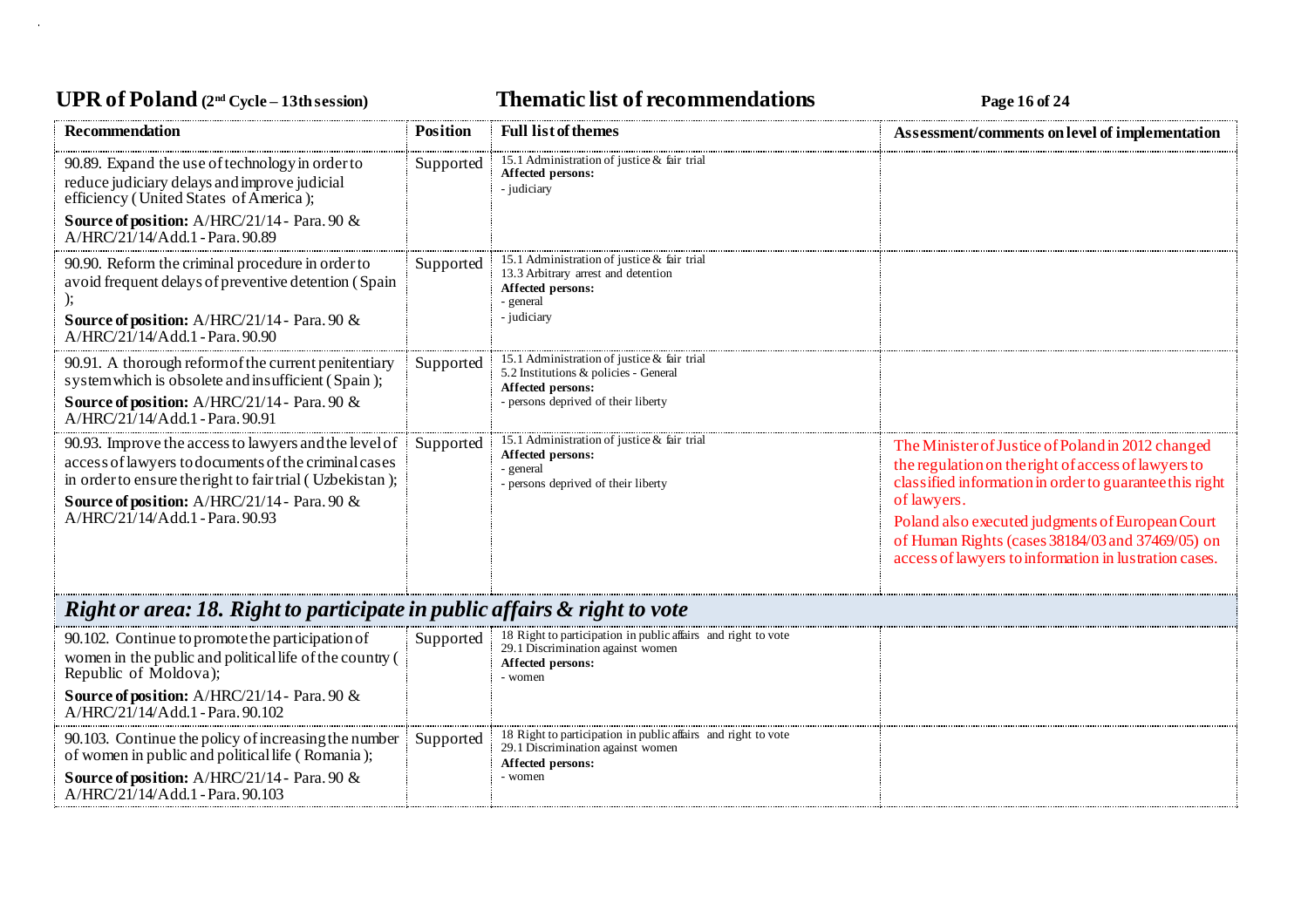### UPR of Poland  $(2^{nd}$  Cycle – 13th session) **Thematic list of recommendations Page 17** of 24

| <b>Recommendation</b>                                                                                                                                                                                                                                                                                     | <b>Position</b> | <b>Full list of themes</b>                                                                                                                          | Assessment/comments on level of implementation |
|-----------------------------------------------------------------------------------------------------------------------------------------------------------------------------------------------------------------------------------------------------------------------------------------------------------|-----------------|-----------------------------------------------------------------------------------------------------------------------------------------------------|------------------------------------------------|
| 90.104. Further enhance and encourage the political<br>participation of women, including through<br>awareness-raising campaigns (Egypt);                                                                                                                                                                  | Supported       | 18 Right to participation in public affairs and right to vote<br>29.1 Discrimination against women<br>Affected persons:<br>- women                  |                                                |
| <b>Source of position:</b> A/HRC/21/14 - Para. 90 &<br>A/HRC/21/14/Add.1 - Para. 90.104                                                                                                                                                                                                                   |                 |                                                                                                                                                     |                                                |
| 90.105. Implement a variety of measures to<br>strengthen the participation of women in all social<br>areas (Guatemala);                                                                                                                                                                                   | Supported       | 18 Right to participation in public affairs and right to vote<br>29.1 Discrimination against women<br>Affected persons:<br>- women                  |                                                |
| <b>Source of position:</b> A/HRC/21/14 - Para. 90 &<br>A/HRC/21/14/Add.1 - Para. 90.105                                                                                                                                                                                                                   |                 |                                                                                                                                                     |                                                |
| Right or area: 19. Rights related to marriage & family                                                                                                                                                                                                                                                    |                 |                                                                                                                                                     |                                                |
| 90.96. Ensure protection of the basic right of all<br>couples and individuals to decide freely and<br>responsibly the number, spacing and timing of their<br>children (Australia);                                                                                                                        | Supported       | 19 Rights related to marriage & family<br>Affected persons:<br>- general                                                                            |                                                |
| <b>Source of position:</b> A/HRC/21/14 - Para. 90 &<br>$A/HRC/21/14/Add.1$ - Para. 90.96                                                                                                                                                                                                                  |                 |                                                                                                                                                     |                                                |
| 90.99. Continue to protect the natural family and<br>marriage, formed by a husband and a wife, as the<br>basic cell of society, as well as the right to life (Holy<br>See);                                                                                                                               | Supported       | 19 Rights related to marriage & family<br>12.1 Right to life<br>Affected persons:<br>general                                                        |                                                |
| <b>Source of position:</b> A/HRC/21/14 - Para. 90 $\&$<br>A/HRC/21/14/Add.1 - Para. 90.99                                                                                                                                                                                                                 |                 |                                                                                                                                                     |                                                |
| Right or area: 20.1. Human rights & counter-terrorism                                                                                                                                                                                                                                                     |                 |                                                                                                                                                     |                                                |
| 90.122. Carry out with more transparency the<br>ongoing investigations concerning the alleged<br>existence of secret detention centers on its territory<br>and the transfer of prisoners in connection with the<br>fight against terrorism (Switzerland);<br>Source of position: A/HRC/21/14 - Para. 90 & | Supported       | 20.1 Human rights & counter-terrorism<br>13.3 Arbitrary arrest and detention<br>Affected persons:<br>general<br>- persons deprived of their liberty |                                                |
| A/HRC/21/14/Add.1 - Para. 90.122                                                                                                                                                                                                                                                                          |                 |                                                                                                                                                     |                                                |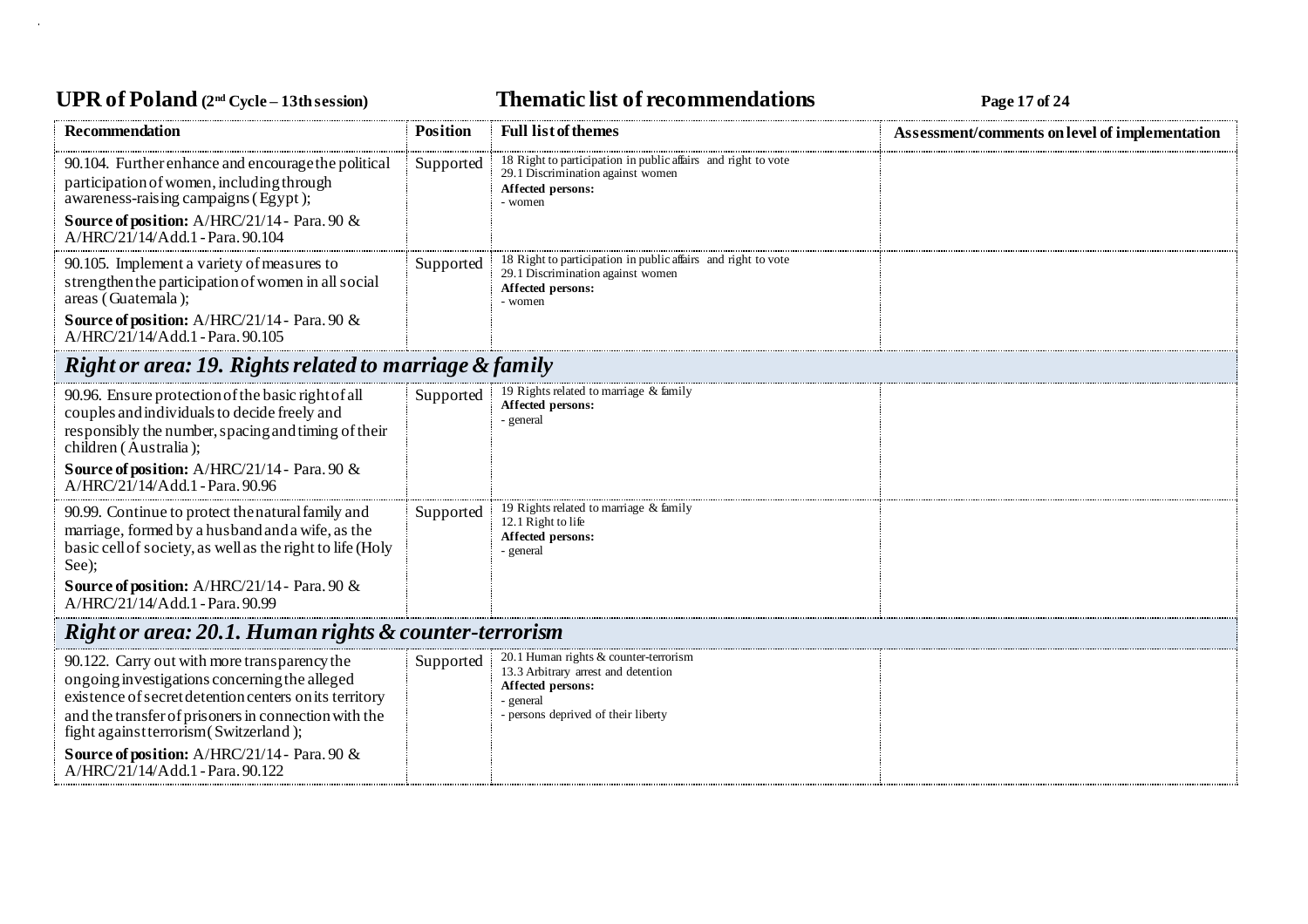# **UPR of Poland (2nd Cycle – 13th session) Thematic list of recommendations Page 18 of 24**

| <b>Recommendation</b>                                                                                                                                                                                                                                                                                                                                                                                            | <b>Position</b> | <b>Full list of themes</b>                                                                                                                                                                                                                                                | Assessment/comments on level of implementation |
|------------------------------------------------------------------------------------------------------------------------------------------------------------------------------------------------------------------------------------------------------------------------------------------------------------------------------------------------------------------------------------------------------------------|-----------------|---------------------------------------------------------------------------------------------------------------------------------------------------------------------------------------------------------------------------------------------------------------------------|------------------------------------------------|
| 90.123. Carry out a thorough, independent and<br>effective inquiry about the participation in the CIA's<br>program of extra-judicial renditions and secret<br>detentions. Make public the findings of the inquiry<br>and bring to justice those found guilty (Cuba);                                                                                                                                             | Noted           | 20.1 Human rights & counter-terrorism<br>13.3 Arbitrary arrest and detention<br>16 Right to an effective remedy, impunity<br>Affected persons:<br>persons deprived of their liberty                                                                                       |                                                |
| Source of position: A/HRC/21/14 - Para. 90 &<br>A/HRC/21/14/Add.1 - Para. 90.123                                                                                                                                                                                                                                                                                                                                 |                 |                                                                                                                                                                                                                                                                           |                                                |
| 90.124. Conduct a comprehensive and transparent<br>investigation into all human rights violations in the<br>context of the fight against terrorism, in particular,<br>the complicity of the Polish authorities with lengthy<br>secret detention of persons, their secret transfer and a<br>possible use of torture against them. To bring to<br>justice the officials involved in such violations (<br>Belarus). | Supported       | 20.1 Human rights & counter-terrorism<br>12.5 Prohibition of torture and cruel, inhuman or degrading treatment<br>13.3 Arbitrary arrest and detention<br>16 Right to an effective remedy, impunity<br>Affected persons:<br>general<br>- persons deprived of their liberty |                                                |
| <b>Source of position:</b> A/HRC/21/14 - Para. 90 $\&$<br>A/HRC/21/14/Add.1 - Para. 90.124                                                                                                                                                                                                                                                                                                                       |                 |                                                                                                                                                                                                                                                                           |                                                |
| Right or area: 22.1. Right to an adequate standard of living - general                                                                                                                                                                                                                                                                                                                                           |                 |                                                                                                                                                                                                                                                                           |                                                |
| 90.59. Take effective measures to combat child<br>poverty (Cuba);                                                                                                                                                                                                                                                                                                                                                | Supported       | 22.1 Right to an adequate standard of living - general<br>Affected persons:<br>children                                                                                                                                                                                   |                                                |
| Source of position: A/HRC/21/14 - Para. 90 &<br>A/HRC/21/14/Add.1 - Para. 90.59                                                                                                                                                                                                                                                                                                                                  |                 | persons living in poverty                                                                                                                                                                                                                                                 |                                                |
| <b>Right or area: 24. Right to health</b>                                                                                                                                                                                                                                                                                                                                                                        |                 |                                                                                                                                                                                                                                                                           |                                                |
| 90.106. Ensure, as a minimum, that women can<br>access lawful abortion by creating clear, legally<br>binding regulations for the implementation of the<br>1993 Family Planning Act (Norway);                                                                                                                                                                                                                     | Supported       | 24 Right to health - General<br>19 Rights related to marriage & family<br>Affected persons:<br>- women                                                                                                                                                                    |                                                |
| <b>Source of position:</b> A/HRC/21/14 - Para. 90 &<br>A/HRC/21/14/Add.1 - Para. 90.106                                                                                                                                                                                                                                                                                                                          |                 |                                                                                                                                                                                                                                                                           |                                                |
| 90.107. Define unambiguously the circumstances<br>under which therapeutic abortion is allowed (<br>Slovenia);                                                                                                                                                                                                                                                                                                    | Supported       | 24 Right to health - General<br>19 Rights related to marriage & family<br>Affected persons:<br>- women                                                                                                                                                                    |                                                |
| Source of position: A/HRC/21/14 - Para. 90 &<br>A/HRC/21/14/Add.1 - Para. 90.107                                                                                                                                                                                                                                                                                                                                 |                 |                                                                                                                                                                                                                                                                           |                                                |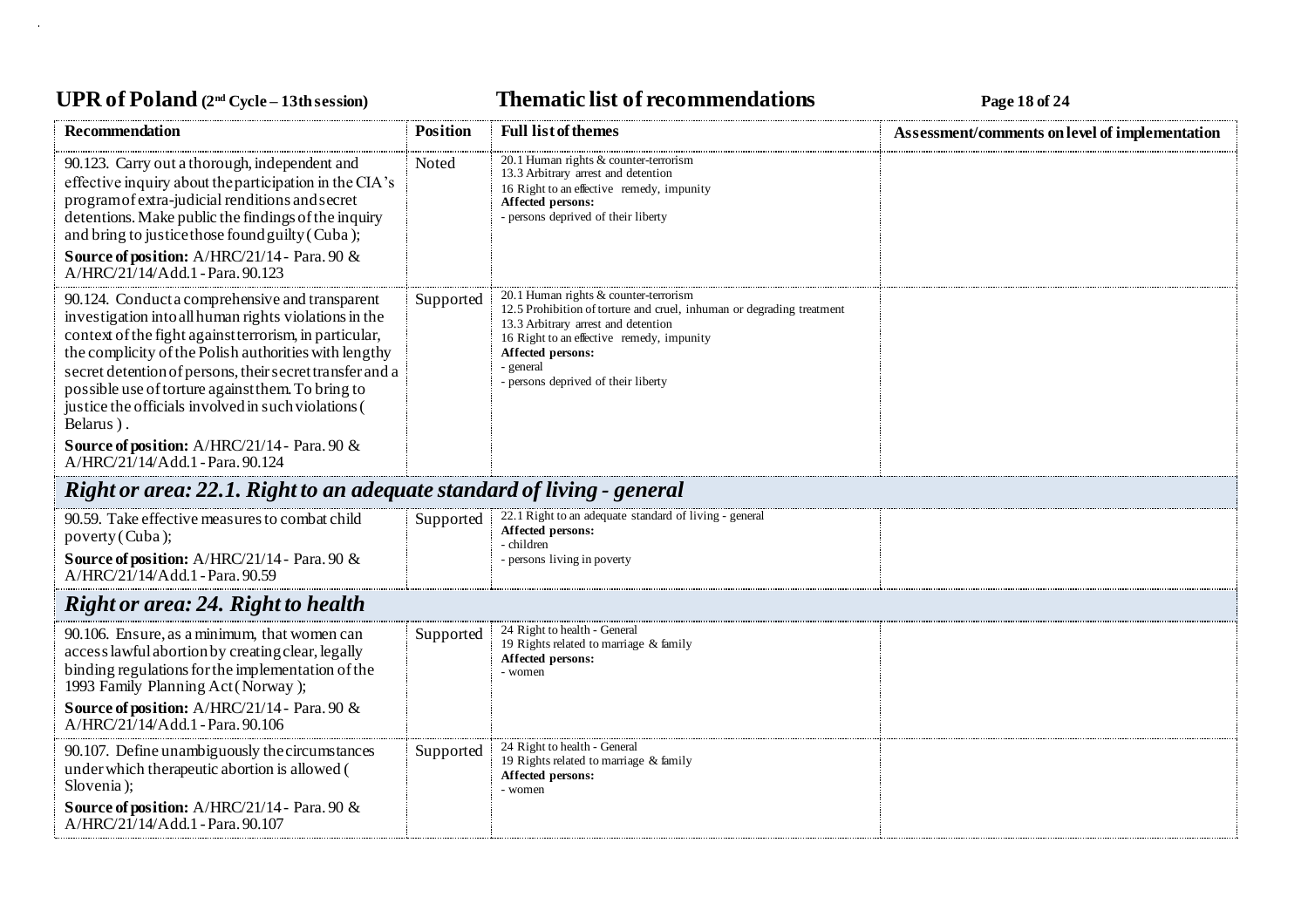# **UPR of Poland (2nd Cycle – 13th session) Thematic list of recommendations Page 19 of 24**

| <b>Recommendation</b>                                                                                                                                                                                                                                   | <b>Position</b> | <b>Full list of themes</b>                                                                                        | Assessment/comments on level of implementation |
|---------------------------------------------------------------------------------------------------------------------------------------------------------------------------------------------------------------------------------------------------------|-----------------|-------------------------------------------------------------------------------------------------------------------|------------------------------------------------|
| 90.108. Provide women that have been unjustifiably<br>denied access to adequate reproductive health<br>services with an effective redress mechanism (<br>Slovenia);                                                                                     | Supported       | 24 Right to health - General<br>19 Rights related to marriage & family<br>Affected persons:<br>- women            |                                                |
| <b>Source of position:</b> A/HRC/21/14 - Para. 90 &<br>A/HRC/21/14/Add.1 - Para. 90.108                                                                                                                                                                 |                 |                                                                                                                   |                                                |
| 90.109. Examine possible ways to make the<br>bureaucratic process required when terminating a<br>pregnancy as quick as possible, and maximize its<br>efforts to make sure that the process is conducted in a<br>professional way (Sweden);              | Supported       | 24 Right to health - General<br>19 Rights related to marriage & family<br>Affected persons:<br>- women            |                                                |
| <b>Source of position:</b> A/HRC/21/14 - Para. 90 &<br>A/HRC/21/14/Add.1 - Para. 90.109                                                                                                                                                                 |                 |                                                                                                                   |                                                |
| 90.110. Implement reforms to ensure everyone has a<br>right to the enjoyment of the highest attainable<br>standard of health in Poland (Australia);                                                                                                     | Supported       | 24 Right to health - General<br>Affected persons:<br>- general                                                    |                                                |
| Source of position: A/HRC/21/14 - Para. 90 &<br>A/HRC/21/14/Add.1 - Para. 90.110                                                                                                                                                                        |                 |                                                                                                                   |                                                |
| <b>Right or area: 25. Right to education</b>                                                                                                                                                                                                            |                 |                                                                                                                   |                                                |
| 90.111. Adopt measures to guarantee full access to<br>education for all children in the country (India);<br>Source of position: A/HRC/21/14 - Para. 90 &<br>A/HRC/21/14/Add.1 - Para. 90.111                                                            | Supported       | 25 Right to education - General<br>Affected persons:<br>- children                                                |                                                |
| 90.112. Continue their efforts in supporting equal<br>educational opportunities for children and young<br>people with special educational needs (Indonesia);<br><b>Source of position:</b> A/HRC/21/14 - Para. 90 &<br>A/HRC/21/14/Add.1 - Para. 90.112 | Supported       | 25 Right to education - General<br>Affected persons:<br>- general<br>- children                                   |                                                |
| Right or area: 29.1. Discrimination against women                                                                                                                                                                                                       |                 |                                                                                                                   |                                                |
| 90.43. Draft legislation in line with the international<br>standards in the area of combating discrimination<br>against women (Belarus);                                                                                                                | Supported       | 29.1 Discrimination against women<br>5.1 Constitutional and legislative framework<br>Affected persons:<br>- women |                                                |
| <b>Source of position:</b> A/HRC/21/14 - Para. 90 &<br>A/HRC/21/14/Add.1 - Para. 90.43                                                                                                                                                                  |                 |                                                                                                                   |                                                |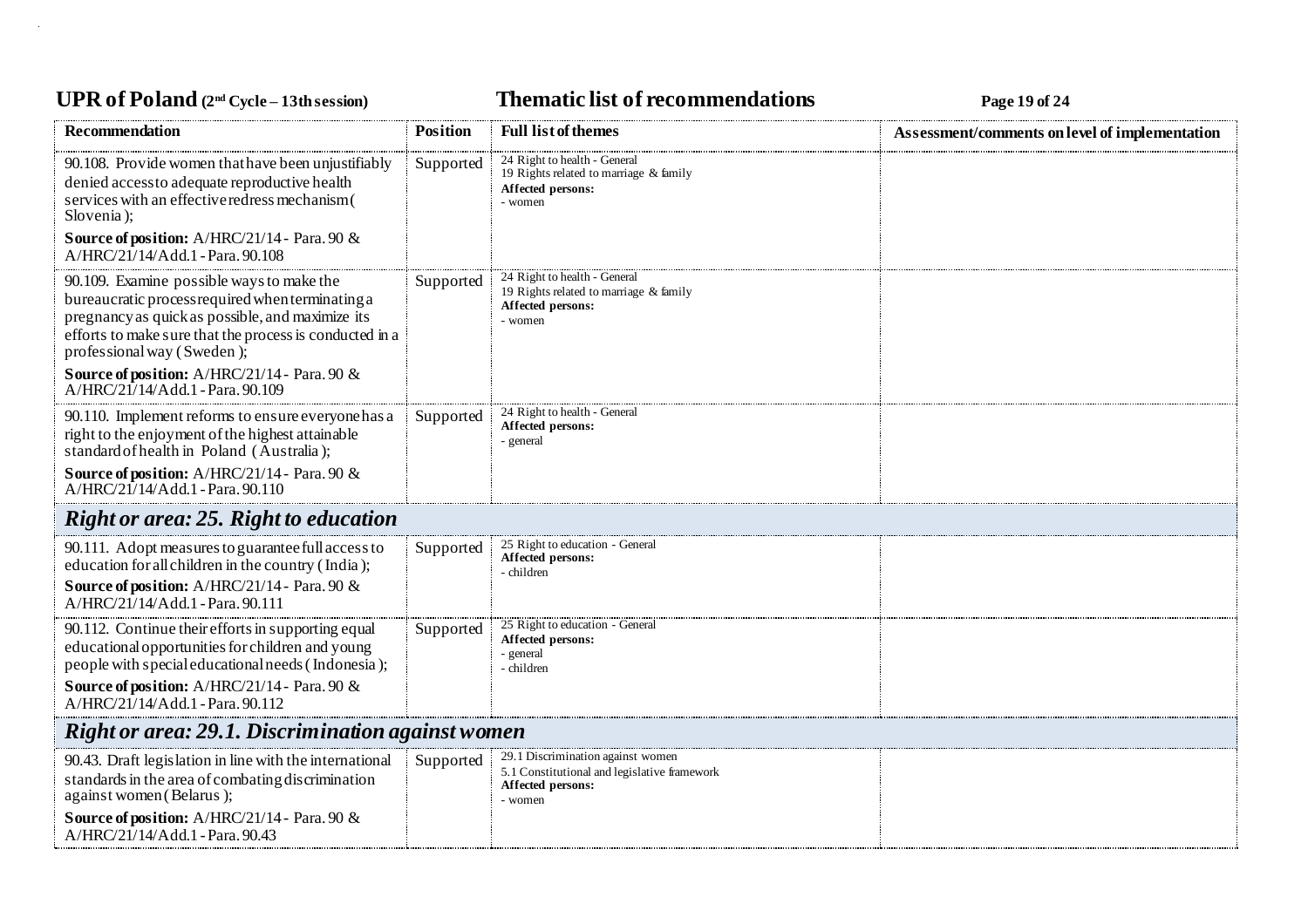### UPR of Poland  $(2^{nd}$  Cycle – 13th session) **Thematic list of recommendations Page 20** of 24

| Recommendation                                                                                                                                                                                                                                                                                                                                                                              | Position  | <b>Full list of themes</b>                                                                                                                                                                         | Assessment/comments on level of implementation |  |
|---------------------------------------------------------------------------------------------------------------------------------------------------------------------------------------------------------------------------------------------------------------------------------------------------------------------------------------------------------------------------------------------|-----------|----------------------------------------------------------------------------------------------------------------------------------------------------------------------------------------------------|------------------------------------------------|--|
| 90.44. Develop and start the implementation of the<br>policy on reducing the wage gap between man and<br>women, including in the sector of low paid women<br>jobs (Uzbekistan);                                                                                                                                                                                                             | Supported | 29.1 Discrimination against women<br>23.2 Right to just and favourable conditions of work<br>Affected persons:<br>- general<br>- women                                                             |                                                |  |
| <b>Source of position:</b> A/HRC/21/14 - Para. 90 &<br>A/HRC/21/14/Add.1 - Para. 90.44                                                                                                                                                                                                                                                                                                      |           |                                                                                                                                                                                                    |                                                |  |
| <b>Right or area: 29.2. Gender-based violence</b>                                                                                                                                                                                                                                                                                                                                           |           |                                                                                                                                                                                                    |                                                |  |
| 90.78. Establish a specific and comprehensive plan to<br>combat gender violence and provide it with the<br>necessary resources for its implementation (Spain);<br>Source of position: A/HRC/21/14 - Para. 90 &<br>A/HRC/21/14/Add.1 - Para. 90.78                                                                                                                                           | Supported | 29.2 Violence against women, trafficking and exploitation of prostitution<br>29.1 Discrimination against women<br>Affected persons:<br>- women                                                     |                                                |  |
| 90.79. Improve access to justice of the victims of<br>domestic violence (Hungary);<br>Source of position: A/HRC/21/14 - Para. 90 &<br>A/HRC/21/14/Add.1 - Para. 90.79                                                                                                                                                                                                                       | Supported | 29.2 Violence against women, trafficking and exploitation of prostitution<br>16 Right to an effective remedy, impunity<br>29.1 Discrimination against women<br>Affected persons:<br>- women        |                                                |  |
| 90.80. Continue to support the reform of the<br>legislation on domestic violence by conducting<br>public awareness-raising and providing professional<br>training on the provisions of the 2010 Act on the<br>Prevention of Domestic Violence to ensure its<br>effective implementation (Liechtenstein);<br>Source of position: A/HRC/21/14 - Para. 90 &<br>A/HRC/21/14/Add.1 - Para. 90.80 | Supported | 29.2 Violence against women, trafficking and exploitation of prostitution<br>6 Human rights education, trainings<br>29.1 Discrimination against women<br>Affected persons:<br>- general<br>- women |                                                |  |
| 90.81. Ensure that victims of domestic violence have<br>access to adequate assistance, including legal and<br>psychological counselling, medical help and shelter (<br>Liechtenstein);<br><b>Source of position:</b> A/HRC/21/14 - Para. 90 $\&$<br>A/HRC/21/14/Add.1 - Para. 90.81                                                                                                         | Supported | 29.2 Violence against women, trafficking and exploitation of prostitution<br>29.1 Discrimination against women<br>16 Right to an effective remedy, impunity<br>Affected persons:<br>- women        |                                                |  |
| <b>Right or area: 30.1. Children: definition, general principles, protection</b>                                                                                                                                                                                                                                                                                                            |           |                                                                                                                                                                                                    |                                                |  |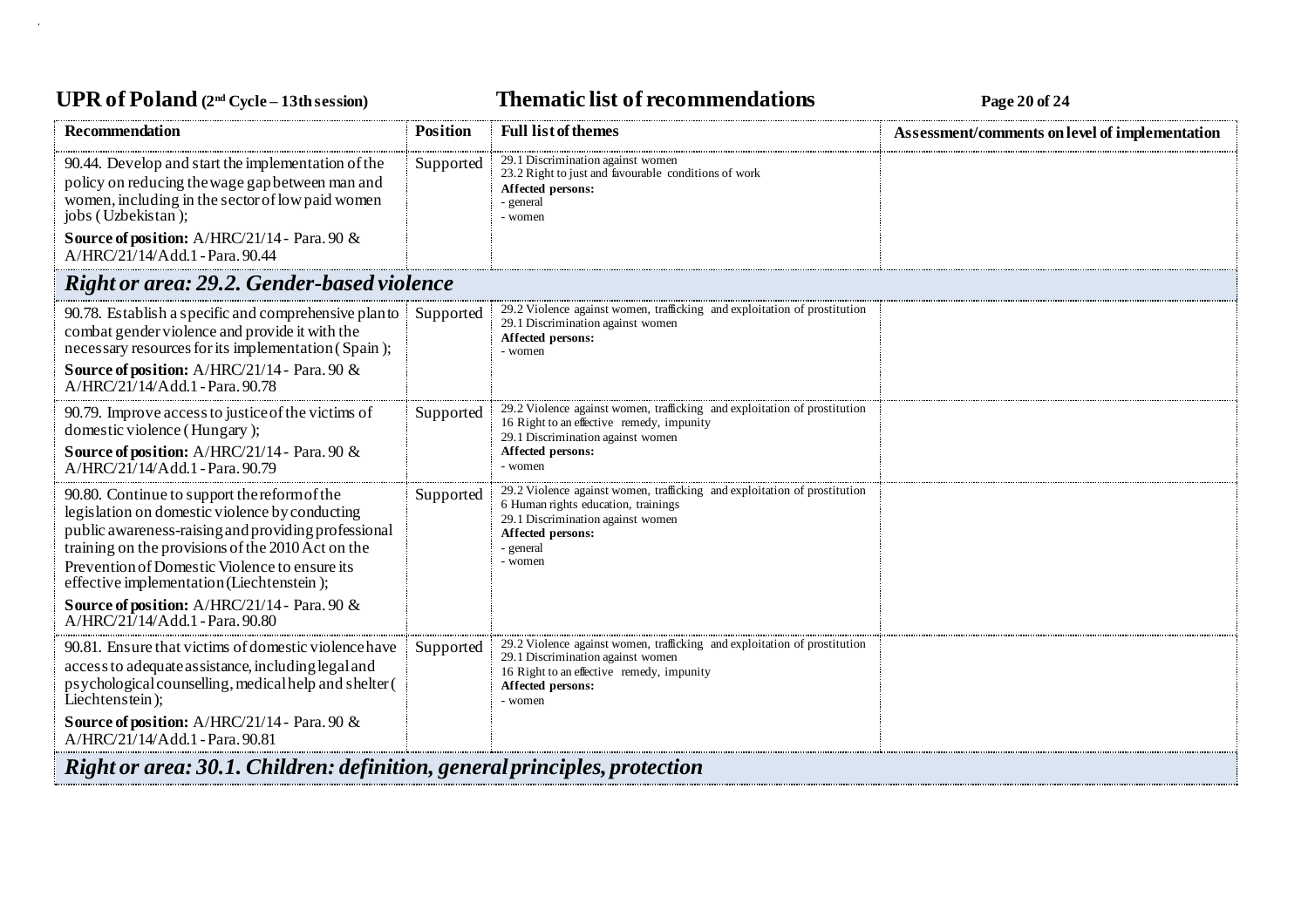# UPR of Poland  $(2^{nd}$  Cycle – 13th session) **Thematic list of recommendations Page 21 of 24**

| <b>Recommendation</b>                                                                                                                                                                                                                                                       | <b>Position</b> | <b>Full list of themes</b>                                                                                                                                                                                                                                          | Assessment/comments on level of implementation |  |
|-----------------------------------------------------------------------------------------------------------------------------------------------------------------------------------------------------------------------------------------------------------------------------|-----------------|---------------------------------------------------------------------------------------------------------------------------------------------------------------------------------------------------------------------------------------------------------------------|------------------------------------------------|--|
| 90.31. Take measures to ensure that current legal<br>protection of children is recognized and commonly<br>known in public (Sweden);<br><b>Source of position:</b> A/HRC/21/14 - Para. 90 &<br>A/HRC/21/14/Add.1 - Para. 90.31                                               | Supported       | 30.1 Children: definition; general principles; protection<br>Affected persons:<br>- children                                                                                                                                                                        |                                                |  |
| 90.83. Continue to reinforce actions aimed at<br>protecting children against violence, cruelty,<br>exploitation, demoralisation, neglect and other forms<br>of maltreatment (Republic of Moldova);                                                                          | Supported       | 30.1 Children: definition; general principles; protection<br>30.2 Children: family environment and alternative care<br>30.3 Children: protection against exploitation<br>Affected persons:<br>- children                                                            |                                                |  |
| Source of position: A/HRC/21/14 - Para. 90 &<br>A/HRC/21/14/Add.1 - Para. 90.83                                                                                                                                                                                             |                 |                                                                                                                                                                                                                                                                     |                                                |  |
| <b>Right or area: 30.3. Children: protection against exploitation</b>                                                                                                                                                                                                       |                 |                                                                                                                                                                                                                                                                     |                                                |  |
| 90.84. Bring its domestic legislation relating to the<br>protection of the rights of children, especially in<br>cases of child prostitution, child pornography, and<br>child victims of trafficking, in line with its<br>obligations under the CRC (Thailand);              | Supported       | 30.3 Children: protection against exploitation<br>5.1 Constitutional and legislative framework<br>12.7 Prohibition of slavery, trafficking<br>Affected persons:<br>- children                                                                                       |                                                |  |
| Source of position: A/HRC/21/14 - Para. 90 &<br>A/HRC/21/14/Add.1 - Para. 90.84                                                                                                                                                                                             |                 |                                                                                                                                                                                                                                                                     |                                                |  |
| 90.85. Adopt and enact laws on the sale of children,<br>child prostitution and child pornography, and other<br>forms of sexual exploitation of children (Egypt);                                                                                                            | Supported       | 30.3 Children: protection against exploitation<br>5.1 Constitutional and legislative framework<br>Affected persons:<br>- children                                                                                                                                   |                                                |  |
| Source of position: A/HRC/21/14 - Para. 90 &<br>A/HRC/21/14/Add.1 - Para. 90.85                                                                                                                                                                                             |                 |                                                                                                                                                                                                                                                                     |                                                |  |
| <b>Right or area: 32. Members of minorities</b>                                                                                                                                                                                                                             |                 |                                                                                                                                                                                                                                                                     |                                                |  |
| 90.114. Continue to move forward in the promotion<br>and protection of the human rights of the minorities,<br>in particular in the areas of health, employment and<br>housing (Mexico);<br>Source of position: A/HRC/21/14 - Para. 90 &<br>A/HRC/21/14/Add.1 - Para, 90.114 | Supported       | 32 Members of minorities<br>8 Equality & non-discrimination<br>22.3 Right to adequate housing<br>23.1 Right to work<br>24 Right to health - General<br>Affected persons:<br>- general<br>- minorities/racial, ethnic, linguistic, religious or descent-based groups |                                                |  |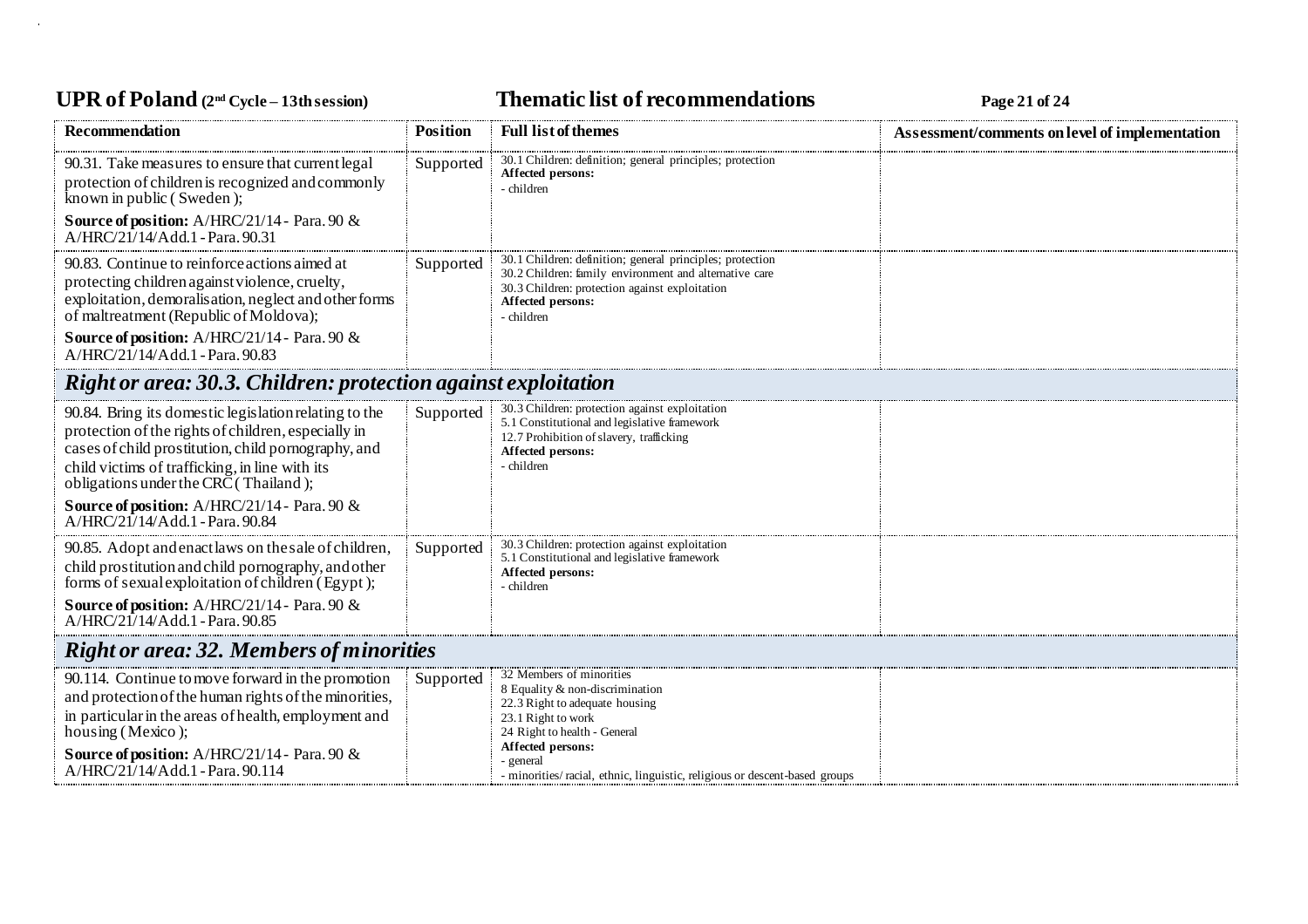# UPR of Poland  $(2^{nd}$  Cycle – 13th session) **Thematic list of recommendations Page 22** of 24

| <b>Recommendation</b>                                                                                                                                                                                                                                                                                                                                                                                                                            | <b>Position</b> | <b>Full list of themes</b>                                                                                                                                                 | Assessment/comments on level of implementation |
|--------------------------------------------------------------------------------------------------------------------------------------------------------------------------------------------------------------------------------------------------------------------------------------------------------------------------------------------------------------------------------------------------------------------------------------------------|-----------------|----------------------------------------------------------------------------------------------------------------------------------------------------------------------------|------------------------------------------------|
| 90.117. Ensure full implementation of the right to<br>education of persons belonging to national minorities<br>in particular to refrain from closing schools with<br>minority language of instruction, to provide<br>necessary funding for these schools, also to fully<br>finance publication of textbooks in national<br>minorities languages (Lithuania);<br>Source of position: A/HRC/21/14 - Para. 90 &<br>A/HRC/21/14/Add.1 - Para. 90.117 | Supported       | 32 Members of minorities<br>25 Right to education - General<br>Affected persons:<br>children<br>- minorities/racial, ethnic, linguistic, religious or descent-based groups |                                                |
| <b>Right or area: 34. Migrants</b>                                                                                                                                                                                                                                                                                                                                                                                                               |                 |                                                                                                                                                                            |                                                |
| 90.36. Adopt measures to adapt the migratory<br>policies to the standards established by the<br>International Convention on the Protection of the<br>Rights of all Migrant Workers and Members of their<br>Families (Mexico);<br>Source of position: A/HRC/21/14 - Para. 90 &<br>$A/HRC/21/14/Add.1 - Para. 90.36$                                                                                                                               | Noted           | 34 Migrants<br>5.2 Institutions & policies - General<br>Affected persons:<br>- migrants<br>migrant workers                                                                 |                                                |
| 90.39. Take measures to guarantee full access to<br>education and to health to all vulnerable groups,<br>including illegal migrants (Holy See);<br>Source of position: A/HRC/21/14 - Para. 90 &<br>$A/HRC/21/14/Add.1 - Para. 90.39$                                                                                                                                                                                                             | Supported       | 34 Migrants<br>24 Right to health - General<br>25 Right to education - General<br>Affected persons:<br>general<br>migrants                                                 |                                                |
| 90.51. Take measures to combat de facto and de jure<br>discrimination towards irregular migrants (Uruguay<br>Source of position: A/HRC/21/14 - Para. 90 &<br>$A/HRC/21/14/Add.1$ - Para, 90.51                                                                                                                                                                                                                                                   | Supported       | 34 Migrants<br>8 Equality & non-discrimination<br>Affected persons:<br>- migrants                                                                                          |                                                |
| 90.98. Continue its efforts to assure birth registration<br>of all children including the children of<br>undocumented migrants (Holy See);<br>Source of position: A/HRC/21/14 - Para. 90 &<br>A/HRC/21/14/Add.1 - Para. 90.98                                                                                                                                                                                                                    | Supported       | 34 Migrants<br>17 Rights related to name, identity, nationality<br>Affected persons:<br>children<br>migrants -                                                             |                                                |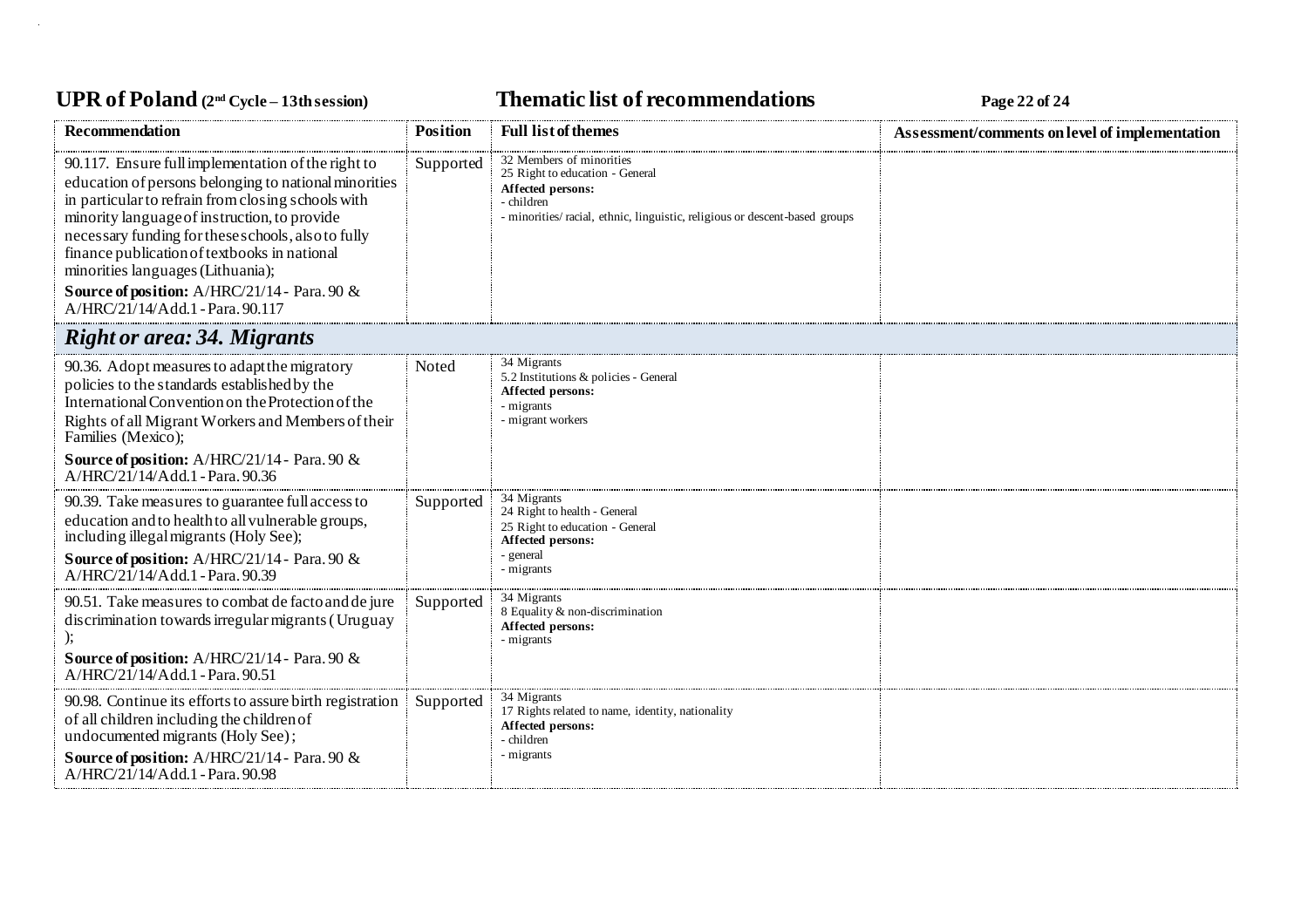# UPR of Poland  $(2^{nd}$  Cycle – 13th session) **Thematic list of recommendations Page 23** of 24

| <b>Recommendation</b>                                                                                                                                                                                                                                                                                                                     | <b>Position</b> | <b>Full list of themes</b>                                                                                                                                                                                                                                                                                                                    | Assessment/comments on level of implementation |
|-------------------------------------------------------------------------------------------------------------------------------------------------------------------------------------------------------------------------------------------------------------------------------------------------------------------------------------------|-----------------|-----------------------------------------------------------------------------------------------------------------------------------------------------------------------------------------------------------------------------------------------------------------------------------------------------------------------------------------------|------------------------------------------------|
| 90.113. Enhance effort towards full integration of the<br>Roma community into the society with a view to<br>improve their overall living condition (Malaysia);<br>Source of position: A/HRC/21/14 - Para. 90 &<br>$A/HRC/21/14/Add.1$ - Para, 90.113                                                                                      | Supported       | 34 Migrants<br>8 Equality & non-discrimination<br>9 Racial discrimination<br>22.1 Right to an adequate standard of living - general<br>Affected persons:<br>- minorities/racial, ethnic, linguistic, religious or descent-based groups                                                                                                        |                                                |
| 90.115. Strengthen its efforts to fully integrate the<br>Roma into society and to combat discrimination<br>against them, so they can enjoy their economic,<br>social and cultural rights, especially in education,<br>employment and housing (Chile);<br>Source of position: A/HRC/21/14 - Para. 90 &<br>A/HRC/21/14/Add.1 - Para, 90.115 | Supported       | 34 Migrants<br>8 Equality & non-discrimination<br>21 Economic, social & cultural rights - general measures of<br>implementation<br>22.3 Right to adequate housing<br>23.1 Right to work<br>24 Right to health - General<br><b>Affected persons:</b><br>general<br>- minorities/ racial, ethnic, linguistic, religious or descent-based groups |                                                |
| 90.116. Continue its efforts to support Roma-children<br>education, including by increasing the availability of<br>bilingual education (Liechtenstein);<br>Source of position: A/HRC/21/14 - Para. 90 &<br>A/HRC/21/14/Add.1 - Para. 90.116                                                                                               | Noted           | 34 Migrants<br>8 Equality & non-discrimination<br>25 Right to education - General<br>Affected persons:<br>- general<br>children<br>- minorities/racial, ethnic, linguistic, religious or descent-based groups                                                                                                                                 |                                                |
| 90.119. Ensure basic services for children of<br>irregular migrants, including education, health and<br>medical care (Uruguay);<br>Source of position: A/HRC/21/14 - Para. 90 &<br>A/HRC/21/14/Add.1 - Para. 90.119                                                                                                                       | Supported       | 34 Migrants<br>24 Right to health - General<br>25 Right to education - General<br>30.1 Children: definition; general principles; protection<br>Affected persons:<br>children<br>- migrants                                                                                                                                                    |                                                |
| 90.120. Pay more attention to solve the problem of<br>birth registration of illegal migrants (Iraq);<br>Source of position: A/HRC/21/14 - Para. 90 &<br>A/HRC/21/14/Add.1 - Para. 90.120                                                                                                                                                  | Supported       | 34 Migrants<br>17 Rights related to name, identity, nationality<br><b>Affected persons:</b><br>- children<br>- migrants                                                                                                                                                                                                                       |                                                |
| 90.121. Take measures to improve detention<br>conditions of migrant-children and ban legally the<br>practice of detaining those children (Belarus);<br><b>Source of position:</b> A/HRC/21/14 - Para. 90 &<br>A/HRC/21/14/Add.1 - Para. 90.121                                                                                            | Noted           | 34 Migrants<br>12.3 Extrajudicial, summary or arbitrary executions<br>12.6 Conditions of detention<br>13.3 Arbitrary arrest and detention<br>Affected persons:<br>- children<br>persons deprived of their liberty                                                                                                                             |                                                |
| <b>Right or area: 35. Refugees &amp; internally displaced persons (IDPs)</b>                                                                                                                                                                                                                                                              |                 |                                                                                                                                                                                                                                                                                                                                               |                                                |